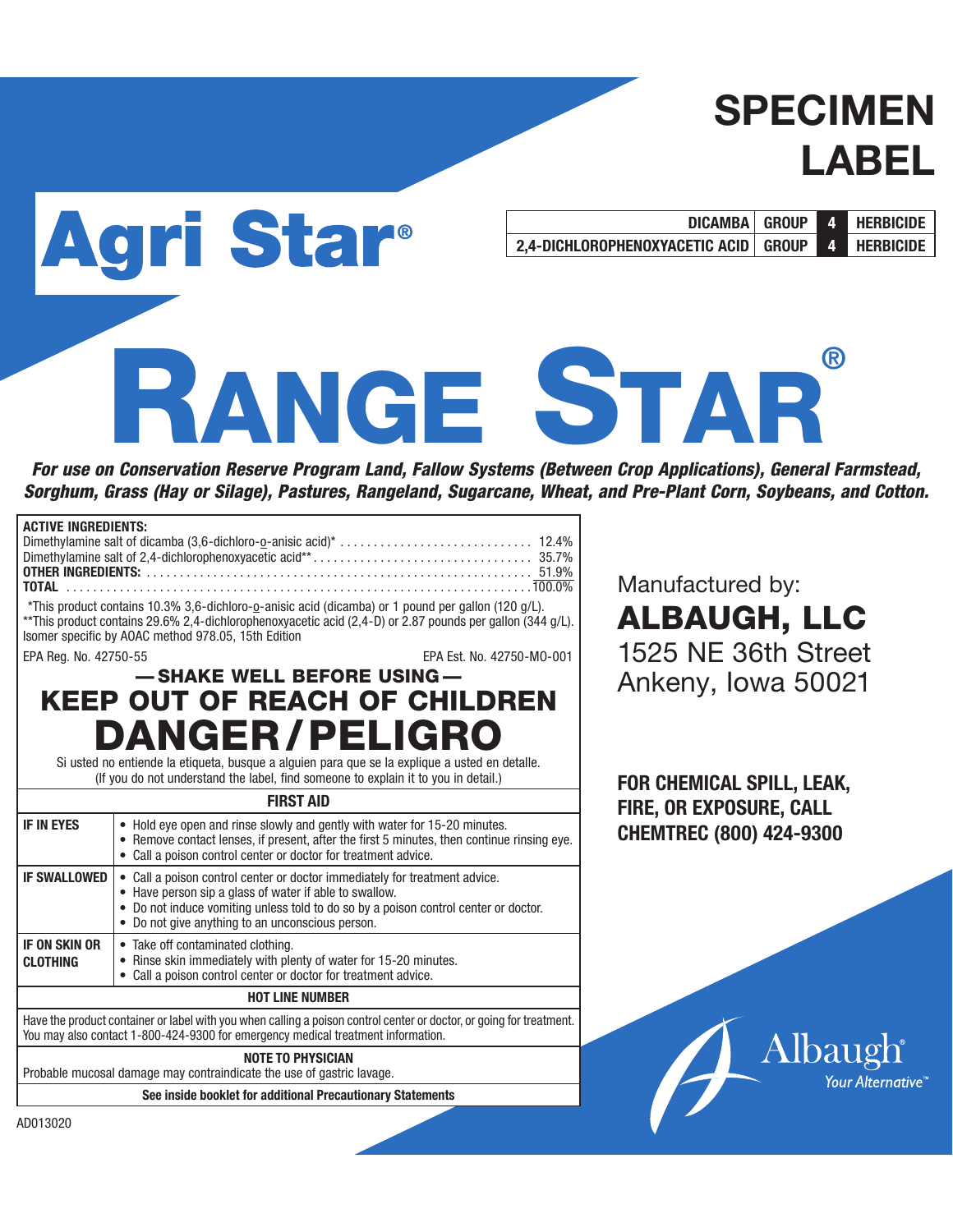# PRECAUTIONARY STATEMENTS HAZARDS TO HUMANS AND DOMESTIC ANIMALS

# DANGER

Corrosive. Causes irreversible eye damage. Do not get in eyes or on clothing. Harmful if swallowed or absorbed through skin. Avoid contact with skin.

### PERSONAL PROTECTIVE EQUIPMENT (PPE)

#### All mixers, loaders, applicators, flaggers, and other handlers must wear:

- 1. Long-sleeved shirt and long pants.
- 2. Shoes and socks.
- 3. Chemical resistant gloves (except for applicators using groundboom equipment, pilots, and flaggers) made of barrier laminate, butyl rubber  $\geq$  14 mils, nitrile rubber  $\geq$  14 mils, neoprene rubber  $\geq$  14 mils, natural rubber  $\geq$  14 mils, polyethylene, polyvinyl chloride (PVC)  $\geq$  14 mils, or viton  $> 14$  mils.
- 4. Chemical resistant apron when applying with any handheld nozzle or equipment, mixing or loading, cleaning up spills or equipment, or otherwise exposed to the concentrate.
- 5. Wear protective eyewear (goggles or face shield).

See engineering controls for additional requirements.

# ENGINEERING CONTROLS STATEMENTS

Pilots must use an enclosed cockpit that meets the requirements listed in the WPS for agricultural pesticides [40 CFR 170.240(d)(6)] When handlers use enclosed cabs or aircraft in a manner that meets the requirements listed in the Worker Protection Standard (WPS) for

### agricultural pesticides [40 CFR 170.240(d)(4-6)], the handler PPE requirements may be reduced or modified as specified in the WPS. USER SAFETY RECOMMENDATIONS

#### Users should:

- 1. Wash hands after handing and before eating, drinking, chewing gum, using tobacco or using the toilet.
- 2. Remove clothing/PPE immediately if pesticide gets inside. Then wash thoroughly and put on clean clothing. If pesticide gets on skin, wash immediately with soap and water.
- 3. Remove PPE immediately after handling this product. Wash the outside of gloves before removing. As soon as possible, wash thoroughly and change into clean clothing.

Discard clothing or other absorbent materials that have been drenched or heavily contaminated with this product's concentrate. Do not reuse them.

Follow manufacturer's instructions for cleaning/maintaining PPE. If no such instructions for washables exist, use detergent and hot water. Keep and wash PPE separately from other laundry. After each day of use, clothing or PPE must not be reused until it has been cleaned.

# ENVIRONMENTAL HAZARDS

This pesticide is toxic to fish and aquatic invertebrates. Do not apply directly to water, or to areas where surface water is present, or to intertidal areas below the mean high water mark. Drift and runoff may be hazardous to aquatic organisms in water adjacent to treated areas. Do not contaminate water when disposing of equipment washwaters or rinsate. Apply this product only as directed on label.

This chemical has properties and characteristics associated with chemicals detected in groundwater. The use of this chemical in areas where soils are permeable, particularly where the water table is shallow, may result in groundwater contamination. Application around a cistern or well may result in contamination of drinking water or groundwater.

Most cases of groundwater contamination involving phenoxy herbicides such as 2,4-D have been associated with mixing/loading and disposal sites. Caution must be exercised when handling 2,4-D pesticides at such sites to prevent contamination of groundwater supplies. Use of closed systems for mixing or transferring this pesticide will reduce the probability of spills. Placement of the mixing/loading equipment on an impervious pad to contain spills will help prevent groundwater contamination.

# DIRECTIONS FOR USE

It is a violation of Federal Law to use this product in a manner inconsistent with its labeling.

Do not apply this product in a way that will contact workers or other persons, either directly or through drift. Only protected handlers may be in the area during application. For any requirements specific to your State or Tribe, consult the agency responsible for pesticide regulation. Do not apply this product through any type of irrigation system.

Use of this product in certain portions of California, Oregon and Washington is subject to the January 22, 2004 Order for injunctive relief in Washington Toxics Coalition, et al. v. EPA, C01-0132C, (W.D. WA). For further information, please refer to EPA Web Site: http://www.epa.gov/espp.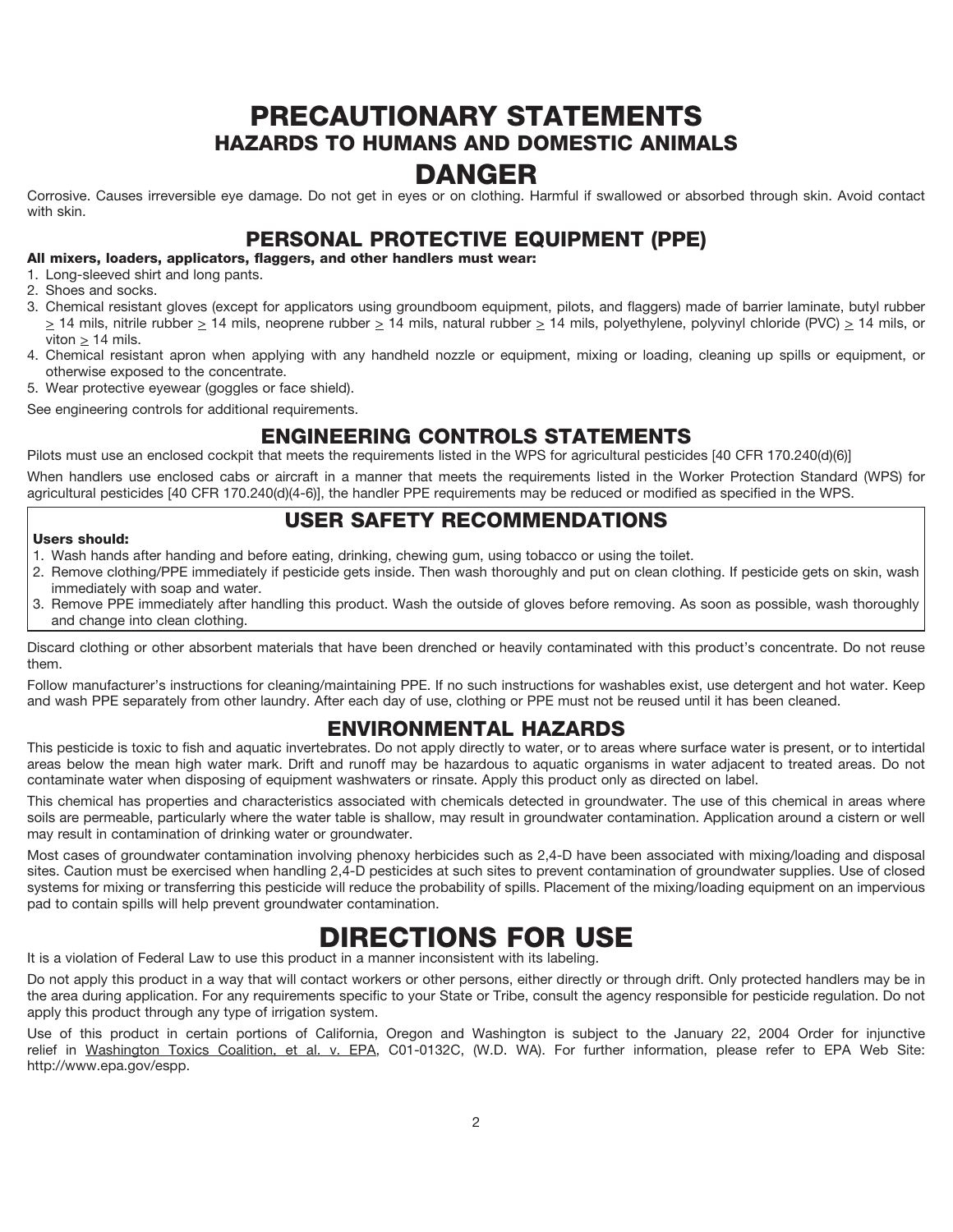## AGRICULTURAL USE REQUIREMENTS

Use this product only in accordance with its labeling and with the Worker Protection Standard, 40 CFR Part 170. This standard contains requirements for the protection of agricultural workers on farms, forests, nurseries, and greenhouses, and handlers of agricultural pesticides. It contains requirements for training, decontamination, notification, and emergency assistance. It also contains specific instructions and exceptions pertaining to the statements on this label about personal protective equipment (PPE) and restricted-entry interval. The requirements in this box only apply to uses of this product that are covered by the Worker Protection Standard.

Do not enter or allow worker entry into treated areas during the restricted entry interval (REI) of 48 hours.

PPE required for early entry to treated areas that is permitted under the Worker Protection Standard and that involves contact with anything that has been treated, such as plants, soil, or water is:

- 1. Coveralls worn over short-sleeve shirt and short pants
- 2. Chemical-resistant footwear plus socks
- 3. Chemical-resistant gloves made of any waterproof material.
- 4. Chemical-resistant headgear for overhead exposure.
- 5. Protective eyewear.

Notify workers of the application by warning them orally and by posting warning signs at entrances to treated areas.

### NON-AGRICULTURAL USE REQUIREMENTS

The requirements in this box apply to uses of this product that are NOT within the scope of the Worker Protection Standard for agricultural pesticides (40 CFR Part 170). The WPS applies when this product is used to produce agricultural plants on farms, forests, nurseries, or greenhouses. Do not enter or allow people (or pets) to enter the treated area until sprays have dried.

# BEFORE USING RANGE STAR® READ AND FOLLOW ALL PRECAUTIONS APPEARING ON THE CONTAINER AND IN THIS BOOKLET PRODUCT INFORMATION

Range Star® is a selective postemergence herbicide for controlling a wide spectrum of annual, biennial, and perennial broadleaf weeds and brush in grass forages and selected row crops. Range Star® may be used in/on Conservation Reserve Program Land\*, Fallow Systems (Between Crop Applications)\*, General Farmstead\*, Grain Sorghum, Grass (Hay or Silage), Pastures, Rangeland, Sugarcane, and Wheat.

\*These crops are considered Food/Feed crops only when harvested, grazed or foraged. Otherwise, they are considered as non-Food/Feed uses.

MODE OF ACTION: Range Star<sup>®</sup> contains dicamba and 2,4-D as the active ingredients. Range Star<sup>®</sup> is readily absorbed by plants through shoot and root uptake, translocates throughout the plant's system, and accumulates in areas of active growth. Range Star® interferes with the plant's growth hormones (auxins) resulting in death of many broadleaf weeds.

**SPRAY EQUIPMENT CLEANING:** Spray equipment may be cleaned by using a strong detergent or commercial sprayer cleaner according to the manufacturer's directions and then triple rinsing the equipment before and after applying this product.

# WEED RESISTANCE MANAGEMENT

To delay herbicide resistance, take one or more of the following steps:

- Rotate the use of RANGE STAR or other Group 4 herbicides within a growing season sequence or among growing seasons with different herbicide groups that control the same weeds in a field.
- Use tank mixtures with herbicides from a different group if such use is permitted; where information on resistance in target weed species is available, use the less resistance-prone partner at a rate that will control the target weed(s) equally as well as the more resistance-prone partner. Consult your local extension service or certified crop advisor if you are unsure as to which active ingredient is currently less prone to resistance.
- Adopt an integrated weed-management program for herbicide use that includes scouting and uses historical information related to herbicide use and crop rotation, and that considers tillage ( or other mechanical control methods), cultural ( e.g., higher crop seeding rates; precision fertilizer application method and timing to favor the crop and not the weeds), biological (weed-competitive crops or varieties) and other management practices.
- Scout after herbicide application to monitor weed populations for early signs of resistance development. Indicators of possible herbicide resistance include: (1) failure to control a weed species normally controlled by the herbicide at the dose applied, especially if control is achieved on adjacent weeds; (2) a spreading patch of non-controlled plants of a particular weed species; (3) surviving plants mixed with controlled individuals of the same species. If resistance is suspected, prevent weed seed production in the affected area by an alternative herbicide from a different group or by a mechanical method such as hoeing or tillage. Prevent movement of resistant weed seeds to other fields by cleaning harvesting and tillage equipment when moving between fields and planting clean seed.
- If a weed pest population continues to progress after treatment with this product, discontinue use of this product, and switch to another management strategy or herbicide with a different mode of action, if available.
- Contact your local extension specialist or certified crop advisors for additional pesticide resistance-management and/or integrated weedmanagement recommendations for specific crops and weed biotypes.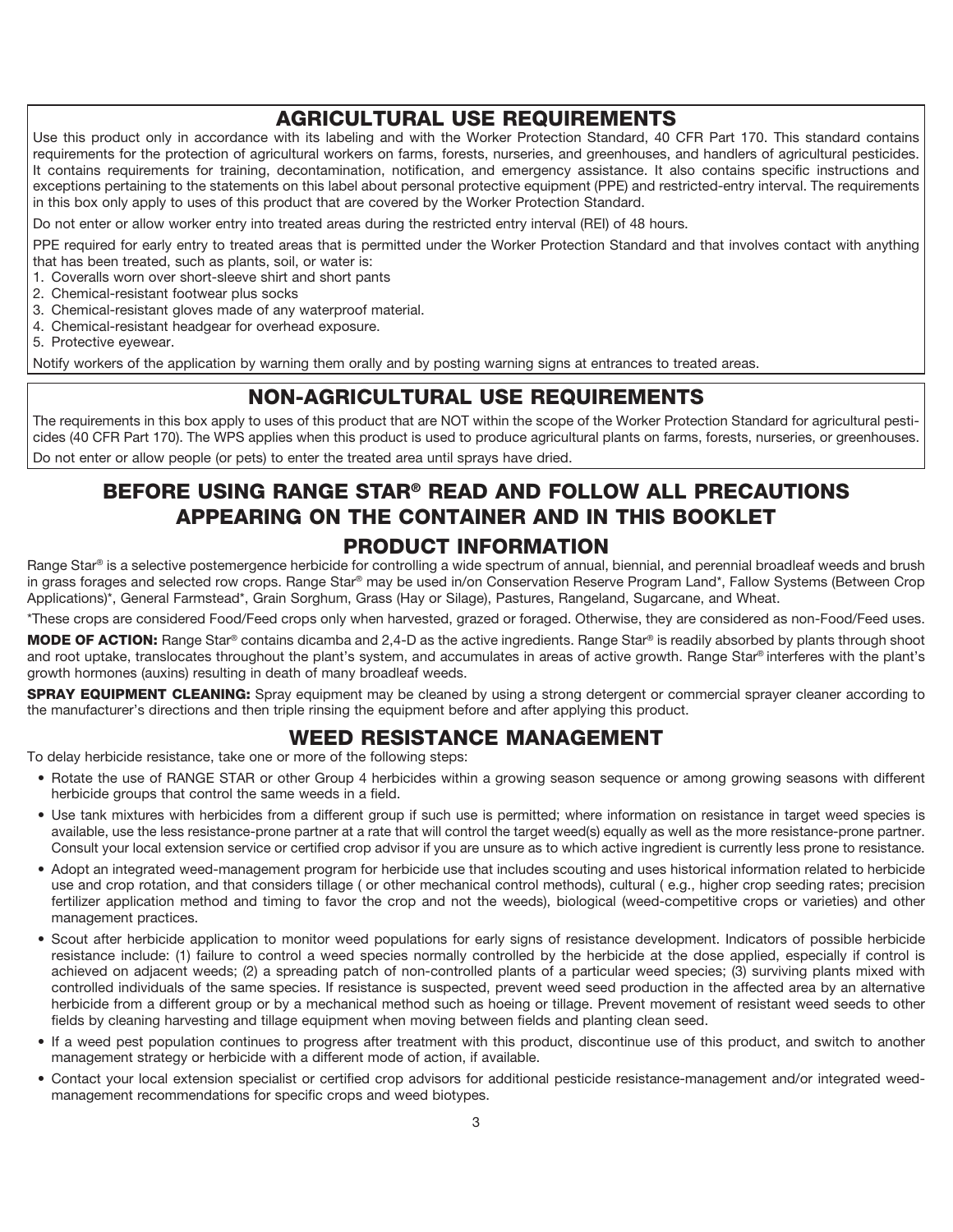### APPLICATION INSTRUCTIONS

Apply Range Star® at the labelled rates and growth stages in the Annual Weeds and the Biennial and Perennial Weeds rate tables unless instructed differently in the Food/Feed Crop Specific Information or Non-Food/Feed Use-Specific Information sections of this label. Make applications of Range Star® to actively growing weeds using aerial, broadcast, band, or spot spray applications. Range Star® may be applied using water or sprayable fluid fertilizer as a carrier. For preplant or pre-emergence uses, sprayable fluid fertilizer may be used as the carrier for all crops listed on this label. Postemergence applications with sprayable fluid fertilizer may be made on pasture, hayland, or wheat crops only.

The most effective application rate and timing varies based on the target weed species. In mixed weed populations, the correct rate is determined by the weed species requiring the highest rate. Inadequate control may be observed if application is delayed since weeds may exceed the maximum size stated on this label.

IRRIGATION: In irrigated areas, it may be necessary to irrigate before application of Range Star® to ensure active weed growth.

**SPRAY COVERAGE:** Ensure weeds are thoroughly covered with spray. Dense leaf canopies may shield smaller weeds and prevent adequate coverage.

**SENSITIVE CROP PRECAUTIONS:** Range Star® may cause injury to desirable trees and plants, particularly beans, cotton, flowers, fruit trees, grapes, ornamentals, peas, potatoes, soybeans, sunflowers, tobacco, tomatoes and other broadleaf plants when contacting their roots, stems or foliage. These plants are most sensitive to Range Star® during their development or growing stage.

Do not treat areas where either possible downward movement into the soil or surface washing may cause contact of Range Star® with the roots of desirable plants such as trees and shrubs.

Avoid making applications when spray particles may be carried by air currents to areas where sensitive crops and plants are growing. Leave an adequate buffer zone between area to be treated and sensitive plants. Agriculturally approved drift-reducing additives may be used.

Do not use aerial equipment to apply Range Star® when sensitive crops and plants are growing in the vicinity of area to be treated.

# AERIAL APPLICATION METHODS AND EQUIPMENT

Water Volume: Use 3-10 gallons of water per acre. Use the higher spray volume when treating dense or tall vegetation.

Application Equipment: Do not use aerial equipment if spray particles can be carried by the wind into areas where sensitive crops or plants are growing or when temperature inversions exist.

## GROUND APPLICATION (BANDING)

When applying Range Star® by banding, determine the amount of herbicide and water volume needed using the following formula:

| Band width in inches<br>Row width in inches | $\mathsf{x}$ | Broadcast rate<br>per acre   | Banding herbicide<br>rate per acre |
|---------------------------------------------|--------------|------------------------------|------------------------------------|
| Band width in inches<br>Row width in inches |              | Broadcast volume<br>per acre | Banding water<br>volume per acre   |

### GROUND APPLICATION (BROADCAST)

For optimal performance, use 5-40 gallons of spray solution per broadcast acre. Use the higher spray volume when treating dense or tall vegetation.

Application Equipment: Select nozzles designed to produce minimal amounts of fine spray particles. Make applications with nozzles as close to the weeds as is practical for good weed coverage.

### SPRAY DRIFT MANAGEMENT

A variety of factors including weather conditions (e.g. wind direction, wind speed, temperature, relative humidity) and method of application (e.g., ground, aerial, airblast, spot) can influence pesticide drift. The applicator must evaluate all factors and make appropriate adjustments when applying this product.

#### Droplet Size

When applying sprays that contain 2,4-D as the sole active ingredient, or when applying sprays that contain 2,4-D mixed with active ingredients that require a Coarse or coarser spray, apply only as a Coarse or coarser spray (ASAE standard 572) or a volume mean diameter of 385 microns or greater for spinning atomizer nozzles.

When applying sprays that contain 2,4-D mixed with other active ingredients that require a Medium or more fine spray, apply only as a Medium or coarser spray (ASAE standard 572) or a volume mean diameter of 300 microns or greater for spinning atomizer nozzles.

#### Wind Speed

Do not apply at wind speeds greater than 15 mph. Only apply this product if the wind direction favors on-target deposition and are not sensitive areas (including, but not limited to, residential areas, bodies of water, known habitat for nontarget species, nontarget crops) within 250 feet downwind. If applying a Medium spray, leave one swath unsprayed at the downwind edge of the treated field.

#### Temperature Inversions

If applying at wind speeds less than 3 mph, the applicator must determine if: a) conditions of temperature inversion exist, or b) stable atmospheric conditions exist at or below nozzle height. Do not make applications into areas of temperature inversions or stable atmospheric conditions.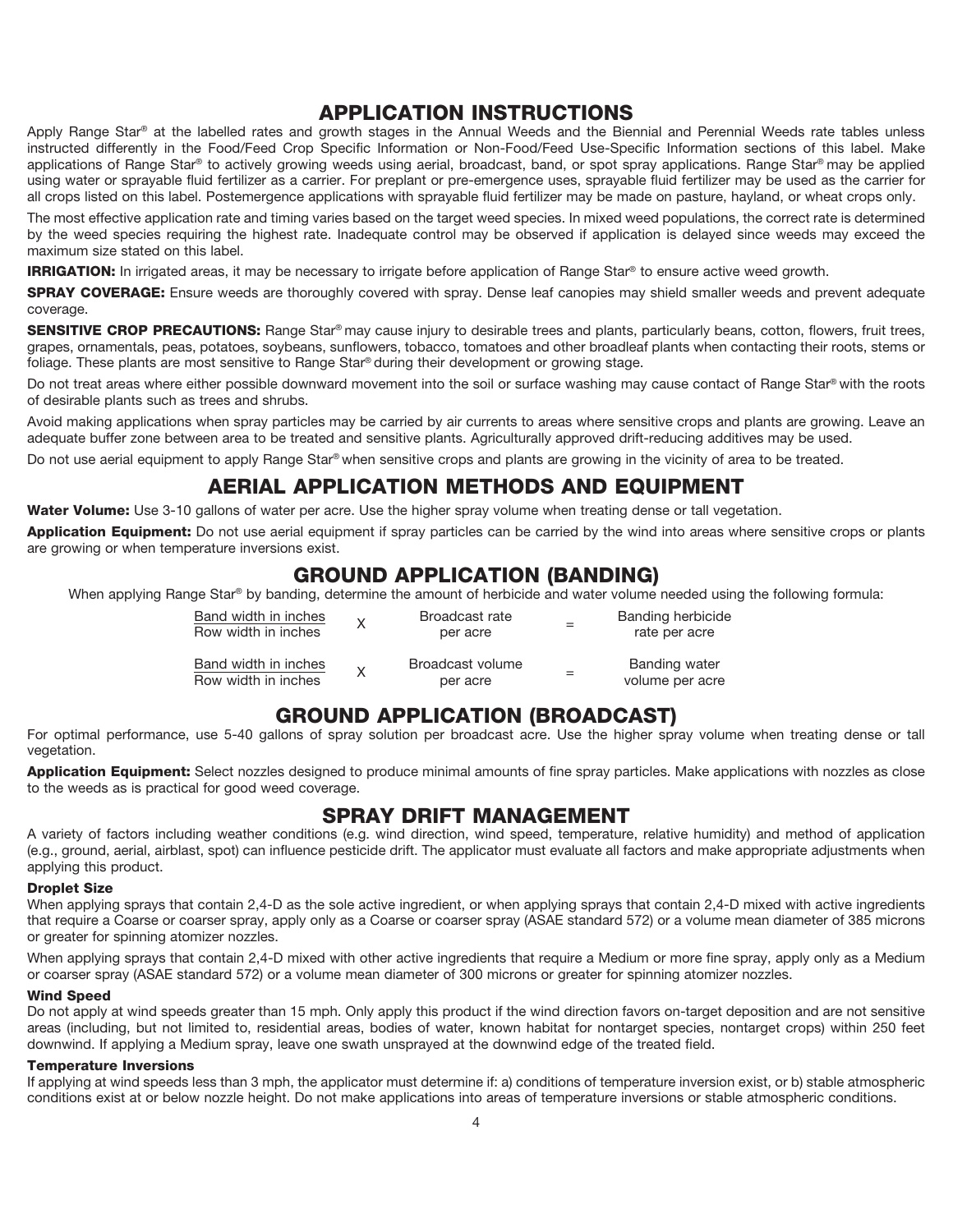#### Susceptible Plants

Do not apply under circumstances where spray drift may occur to food, forage, or other plantings that might be damaged or crops thereof rendered unfit for sale, use or consumption. Susceptible crops include, but are not limited to cotton, okra, flowers, grapes (in growing stage), fruit trees (foliage), soybeans (vegetative stage), ornamentals, sunflowers, tomatoes, beans, and other vegetables, or tobacco. Small amounts of spray drift that might not be visible may injure susceptible broadleaf plants.

#### Other State and Local Requirements

Applicators must follow all state and local pesticide drift requirements regarding application of 2,4-D herbicides. Where states have more stringent regulations, they must be observed.

#### Equipment

All aerial equipment and ground application equipment must be properly maintained and calibrated using appropriate carriers or surrogates.

For aerial equipment, the boom length must not exceed 75% of the wingspan or 90% of the rotor blade diameter.

The applicator must follow the most restrictive use cautions to avoid drift hazards, including those found in this labeling as well as applicable state and local regulations and ordinances.

Release spray at the lowest height consistent with efficacy and flight safety. Do not release spray at a height greater than 10 feet above the crop canopy unless a greater height is required for aircraft safety. This requirement does not apply to forestry or rights-of-way applications.

When applications are made in a crosswind, the swath will be displaced downwind. The applicator must compensate for this by adjusting the path of the aircraft upwind.

For ground boom application, do not apply with a nozzle height greater than 4 feet above the crop canopy.

### SPOT OR SMALL AREA APPLICATION

Range Star® may be applied to individual clumps or small areas (SPOT TREATMENT) of undesirable vegetation using handgun or similar types of application equipment. Apply diluted sprays to allow complete wetting (up to runoff) of foliage and stems. For knapsack or other small capacity sprayers, utilize the table below to calculate material needed. (The table below is based on the assumption that the spot treatment rate equates to 60 gallons per acre on the broadcast basis.)

Knapsack Sprayer Dilution Instructions

| Sprayer Capacity<br>(Gallons of water) | Fluid Ounces* of Range Star®<br>to add per filled tank |
|----------------------------------------|--------------------------------------------------------|
| 1.0 gallon                             | $1.0 \text{ oz}$                                       |
| 2.5 gallons                            | 2.5 oz                                                 |
| 3.0 gallons                            | 3.0 oz                                                 |
| 5.0 gallons                            | 5.0 oz                                                 |

The addition of a surfactant can help improve control. Add ½% (0.005) by volume. For example, 5 gallons (40 pt/640 fl oz) of herbicide solution would require 0.2 pt (3.2 fl oz) of surfactant.

 $*1$  fluid ounce = 2 tablespoons and 1 cup (liquid) = 16 tablespoons

Application Equipment: Select nozzles designed to produce minimal amounts of fine spray particles. Spray with nozzles as close to the weeds as is practical for good weed coverage.

### ANNUAL WEEDS

Application Rate and Timing

(Applicators must follow maximum application rates in the Use Specific Information sections of the label)

| <b>Weeds Controlled</b> | Range Star® Rate Per Acre (according to weed growth stage) |
|-------------------------|------------------------------------------------------------|
|                         |                                                            |

| wccas ovini viica                         | $100190$ via $10001$ via $1000$ (avverting to froculy view $1000$ |              |           |             |            |                 |
|-------------------------------------------|-------------------------------------------------------------------|--------------|-----------|-------------|------------|-----------------|
| (including ALS- and<br>triazine-resistant | $0.5$ pint                                                        | 1 pint       | 1.5 pints | 2 pints     | 3 pints    | 4 pints         |
| Beebalm, Spotted                          | ---                                                               | $---$        | $---$     | pre-bloom   | post-bloom | ---             |
| <b>Broomweed</b>                          | $1 - 3"$                                                          | 3" branching | $---$     | branching   | ---        | after branching |
| Buckwheat, Wild                           | ---                                                               | $1-6"$       | $---$     | $---$       | $---$      | ---             |
| <b>Buffalobur</b>                         | ---                                                               | $---$        | $---$     | $1 - 6"$    | ---        | flowering       |
| <b>Burdock</b>                            | ---                                                               | pre-flower   | $---$     | $---$       | ---        | ---             |
| <b>Buttercup</b>                          | ---                                                               | pre-flower   | $---$     | early bloom | late bloom | ---             |
| Chickweed, Common                         | ---                                                               | seedling     | 1-3"      | $---$       | ---        | ---             |
| Cockle, Cow                               | ---                                                               | $<$ 3"       | $---$     | $---$       | ---        | ---             |
| Cocklebur, Common                         | ---                                                               | $1-6"$       | $6 - 12"$ | $12 - 18"$  | ---        | ---             |

*(continued)*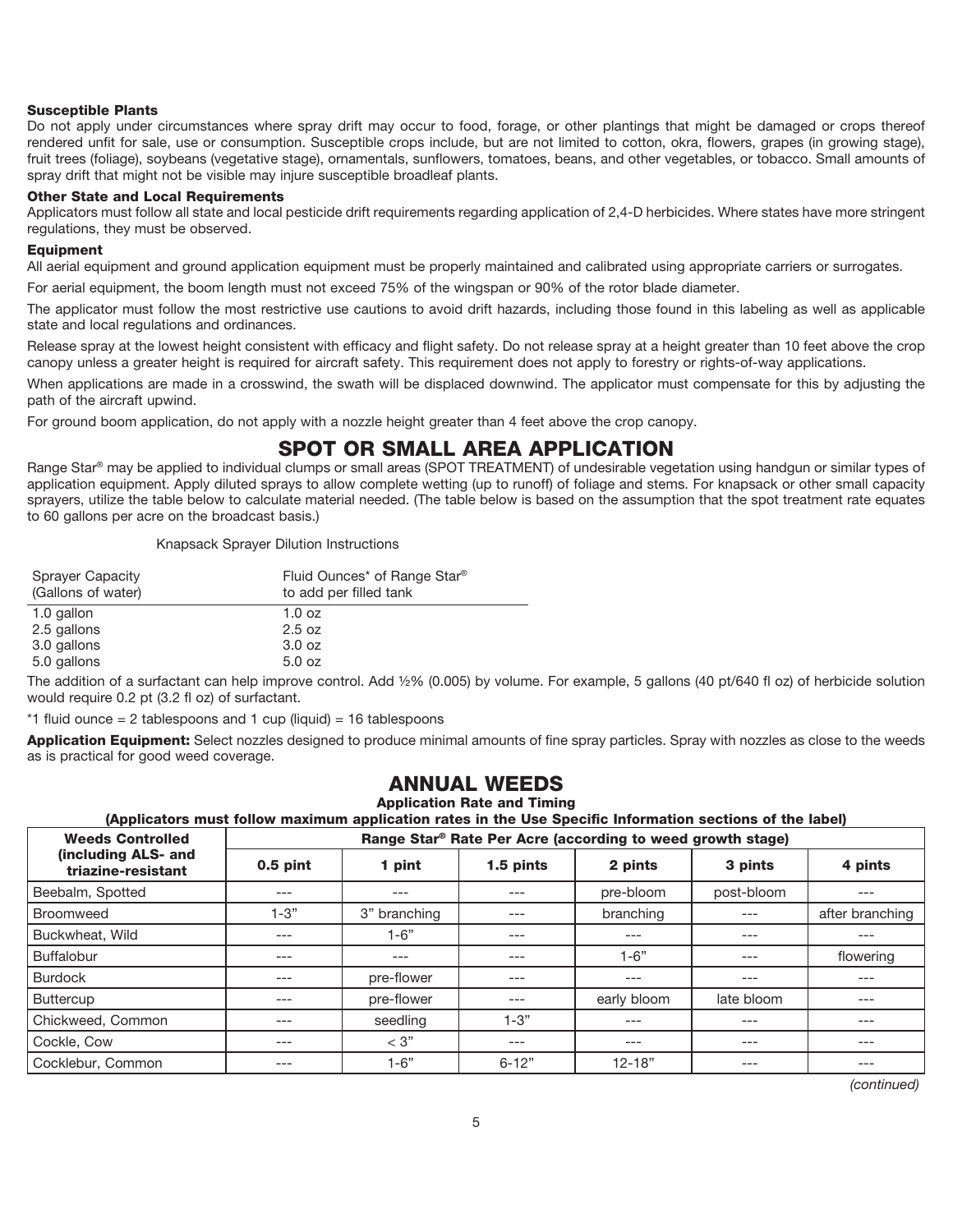# ANNUAL WEEDS *(continued)*

Application Rate and Timing

(Applicators must follow maximum application rates in the Use Specific Information sections of the label)

| <b>Weeds Controlled</b>                     | Range Star® Rate Per Acre (according to weed growth stage)                                                                                      |                      |                 |                  |                 |                  |
|---------------------------------------------|-------------------------------------------------------------------------------------------------------------------------------------------------|----------------------|-----------------|------------------|-----------------|------------------|
| (including ALS- and<br>triazine-resistant   | $0.5$ pint                                                                                                                                      | 1 pint               | 1.5 pints       | 2 pints          | 3 pints         | 4 pints          |
| Coreopsis, Plains                           | $---$                                                                                                                                           | $1 - 6"$             | $---$           | ---              | ---             | ---              |
| Croton, Woolly                              | $1 - 4$ "                                                                                                                                       | $4 - 12"$            | $12 - 30"$      | $---$            | ---             | ---              |
| Devilsclaw                                  | $---$                                                                                                                                           | $---$                | $---$           | < 8"             | ---             | ---              |
| Dogfennel                                   | $---$                                                                                                                                           | $\cdots$             | $---$           | $10 - 15"$       | ---             | ---              |
| <b>Evening Primrose</b>                     | ---                                                                                                                                             | < 2"                 | $---$           | $2 - 6"$         | $---$           | ---              |
| Falseflax, Smallseed                        | $---$                                                                                                                                           | $< 2"$               | $---$           | $---$            | $---$           | ---              |
| Fleabane, Annual                            | $---$                                                                                                                                           | $1 - 4"$             | $4 - 8"$        | 8"               | $---$           | ---              |
| Flixweed                                    | $---$                                                                                                                                           | $< 3"$               | $---$           | $---$            | $---$           | ---              |
| Henbit                                      | ---                                                                                                                                             | $---$                | pre-flower      | $---$            | flower          | ---              |
| Knotweed, Spp.                              | $---$                                                                                                                                           | $<$ 3" runners       | $---$           | $>$ 3" runners   | ---             | actively growing |
| Kochia                                      | $---$                                                                                                                                           | $1 - 6"$             | $6 - 10"$       | $10 - 20"$       | ---             | actively growing |
| Lambsquarters, Common                       | $---$                                                                                                                                           | $1 - 6"$             | $6 - 10"$       | $10 - 20"$       | $---$           | actively growing |
| Mallow, Common                              | $---$                                                                                                                                           | $< 3\ensuremath{''}$ | $---$           | $---$            | $---$           | ---              |
| Morningglory, Ivyleaf                       | ---                                                                                                                                             | pre-flower           | $\cdots$        | $---$            | ---             | ---              |
| , Tall                                      | $---$                                                                                                                                           | pre-flower           | $---$           | post-flower      | ---             | ---              |
| Mustards, Annual                            | ---                                                                                                                                             | rosette              |                 | early bolt       | ---             | ---              |
| , Tansy                                     | $---$                                                                                                                                           | $< 3\ensuremath{''}$ | $---$           | $---$            | $---$           | ---              |
| Pennycress, Field                           | $---$                                                                                                                                           | $---$                | $---$           | rosette          | ---             | ---              |
| Pepperweed, Virginia                        | $---$                                                                                                                                           | $---$                | $1 - 3"$        | $3 - 6"$         | after branching | ---              |
| Pigweed, Prostrate                          | $---$                                                                                                                                           | $< 3"$               | $---$           | $---$            | ---             | ---              |
| , Redroot                                   | $---$                                                                                                                                           | $< 3\ensuremath{''}$ | $3 - 10"$       | $---$            | ---             | $---$            |
| , Smooth                                    | $---$                                                                                                                                           | $< 3"$               | $---$           | $---$            | ---             | ---              |
| , Tumble                                    | $---$                                                                                                                                           | $< 3"$               | $---$           | mature           | ---             | $---$            |
| Poorjoe                                     | $---$                                                                                                                                           | prior to flower      | $---$           | $---$            | ---             | actively growing |
| Purslane, Common                            | $---$                                                                                                                                           | $< 3"$               | $3 - 8"$        | $---$            | ---             | $---$            |
| Ragweed, Common<br>, Lanceleaf<br>, Western | $1 - 3"$                                                                                                                                        | $3 - 6"$             | $6 - 10"$       | $>10"$           | $---$           | ---              |
| Sedge <sup>1</sup>                          | $---$                                                                                                                                           | $---$                | $---$           | actively growing | ---             | $---$            |
| Shepherdspurse                              | $---$                                                                                                                                           | rosette              | $\cdots$        | $---$            | ---             | ---              |
| Smartweed, Pennsylvania                     |                                                                                                                                                 | $<4"$                |                 |                  | $4 - 12"$       | ---              |
| Sneezeweed, Bitter                          | $---$                                                                                                                                           | $1 - 4"$             | prior to flower | flower           | ---             | ---              |
| Sowthistle                                  | ---                                                                                                                                             | rosette              |                 | bolting          | ---             | ---              |
| Sunflower                                   | $---$                                                                                                                                           | $1 - 3"$             | $3 - 6"$        | $6 - 24"$        | ---             | ---              |
| Thistle, Russian                            | ---                                                                                                                                             | $---$                | $---$           | rosette          | ---             | ---              |
| Velvetleaf                                  | $---$                                                                                                                                           | < 6"                 | $6 - 20"$       | > 20"            | $---$           | ---              |
|                                             | <sup>1</sup> For use in non-food/feed crop only. Adding crop oil concentrate has shown to improve performance on actively growing annual sedge. |                      |                 |                  |                 |                  |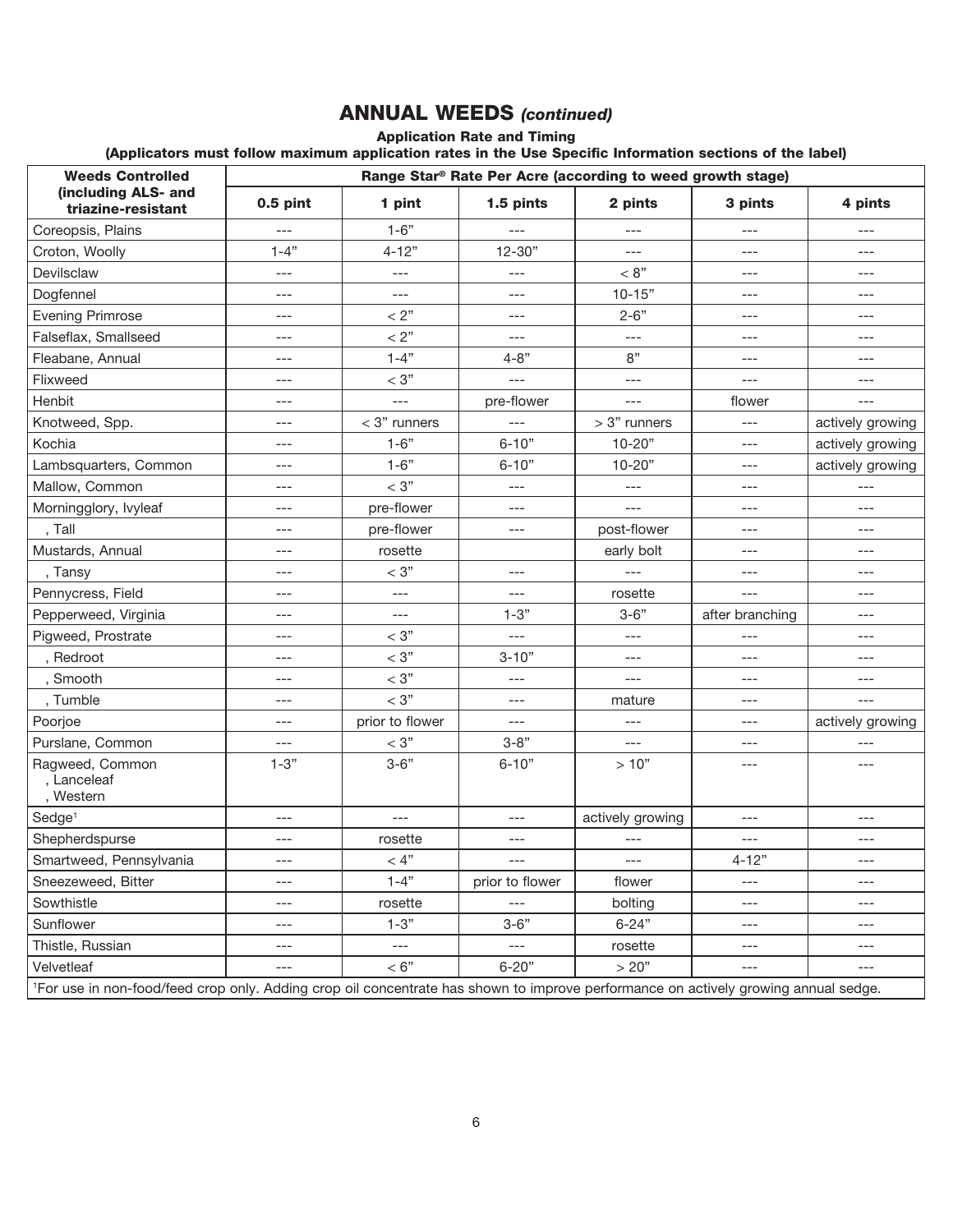# BIENNIAL and PERENNIAL WEEDS

Application Rate and Timing

(Applicators must follow maximum application rates in the Use Specific Information sections of the label)

|                                     |            |          | Range Star® Rate Per Acre (according to weed growth stage) |             |                |                               |
|-------------------------------------|------------|----------|------------------------------------------------------------|-------------|----------------|-------------------------------|
| <b>Weeds Controlled</b>             | $0.5$ pint | 1 pint   | 1.5 pints                                                  | 2 pints     | 3 pints        | 4-6 pints                     |
| Bindweed, Field                     | ---        | $---$    |                                                            | ---         | ---            | actively growing              |
| Bittercress <sup>5</sup>            | $---$      | $2 - 3"$ | $---$                                                      | $---$       | ---            | $---$                         |
| Buckeye, species <sup>1</sup>       | $---$      | $---$    | $---$                                                      | $---$       | full leaf      | $---$                         |
| Bullnettle <sup>2, 5</sup>          | ---        | ---      | $---$                                                      | flower      | $---$          |                               |
| Chicory                             | ---        | $---$    | $---$                                                      | ---         | early bolting  | ---                           |
| Clover, bur                         | $---$      | $---$    | pre-flower                                                 | $---$       | $---$          | $---$                         |
| Dandelion, Common                   | ---        | rosette  | ---                                                        | bolting     | ---            | $- - -$                       |
| Dewberry, Southern <sup>1</sup>     | $---$      | $---$    | ---                                                        | ---         | ---            | spring or fall                |
| Dock, Curly                         | $---$      | $---$    | prior to bolting                                           | $---$       | after bolting  |                               |
| Elderberry <sup>2</sup>             | ---        | $---$    | ---                                                        | ---         | $- - -$        | actively growing              |
| Goldenrod, Missouri                 | $---$      | $---$    | ---                                                        | $3 - 15"$   | flower         |                               |
| Goldenweed, Common                  | $---$      | $---$    | $---$                                                      | ---         | $---$          | actively growing              |
| Groundsel, Texas                    | $---$      | rosette  | post-bolting                                               | ---         | $---$          | $---$                         |
| Honeysuckle, Hairy                  | $---$      | ---      | $---$                                                      | ---         | spring or fall | $---$                         |
| Horsenettle, Carolina <sup>1</sup>  | ---        | $---$    | ---                                                        | $---$       | ---            | flower or berry               |
| Ivy, Poison                         | $---$      | $---$    | $---$                                                      | after bloom | ---            |                               |
| Knapweed, Black <sup>2</sup>        | $---$      | ---      | ---                                                        | ---         | ---            | actively growing              |
| , Russian <sup>2</sup>              | ---        | $---$    | ---                                                        | ---         | ---            | actively growing              |
| , Spotted                           | $---$      | $---$    | $---$                                                      | $---$       | $---$          | actively growing              |
| Marshelder <sup>5</sup>             | ---        | $---$    | $---$                                                      | $<12"$      | 12"/prebloom   | $---$                         |
| Mesquite                            | ---        | ---      | $---$                                                      | ---         |                | 45-90 days after<br>bud-break |
| Milkweed <sup>1, 5</sup>            | ---        | ---      | ---                                                        | pre-flower  | ---            | flower                        |
| Nightshade, Silverleaf <sup>1</sup> | ---        | $---$    | ---                                                        | full flower | ---            |                               |
| , Black <sup>1</sup>                | $---$      | $---$    | $---$                                                      | full flower | ---            | actively growing              |
| Persimmon, Eastern <sup>3</sup>     | $---$      | $---$    | $---$                                                      | $---$       | ---            | actively growing              |
| Prickly Lettuce                     | ---        | ---      | ---                                                        | rosette     | ---            | actively growing              |
| Rabbitbrush <sup>2</sup>            | $---$      | $---$    | $---$                                                      | ---         | $---$          | actively growing              |
| Ragwort, Tansy                      | $---$      | $---$    | $---$                                                      | rosette     | $---$          | actively growing              |
| Redvine <sup>2</sup>                | ---        | ---      | ---                                                        | ---         | ---            | actively growing              |
| Sagebrush, Fringed <sup>2</sup>     | $---$      | $---$    | ---                                                        | ---         | ---            | actively growing              |
| Smartweed                           | $---$      | $---$    | $---$                                                      | $---$       | $---$          | actively growing              |
| Sorrel, Red                         | ---        | ---      | rosette                                                    | bolting     | flower         | actively growing              |
| Sowthistle <sup>2</sup>             | $---$      | $---$    | $---$                                                      | $---$       | ---            | actively growing              |

1 May require repeat applications.

2 Labeled rate provides top growth suppression only.

<sup>3</sup>For improved root kill or woody species such as mesquite and eastern persimmon, spray 4 pints of Range Star® per acre each year for 3 consecutive years. For increased control of weeds such as blackberry and dewberry, Range Star® may be tank mixed with Ally® herbicide if labeled for the use site. Refer to the Ally label for specified application rates.

4 A second application may be required the following growing season under dense populations.

5 Not for use in California.

<sup>6</sup>Treat with 4 pints of Range Star® per acre after full leaf but before leaves develop a heavy cuticle (waxy covering) in periods of extreme heat or drought stress.

*(continued)*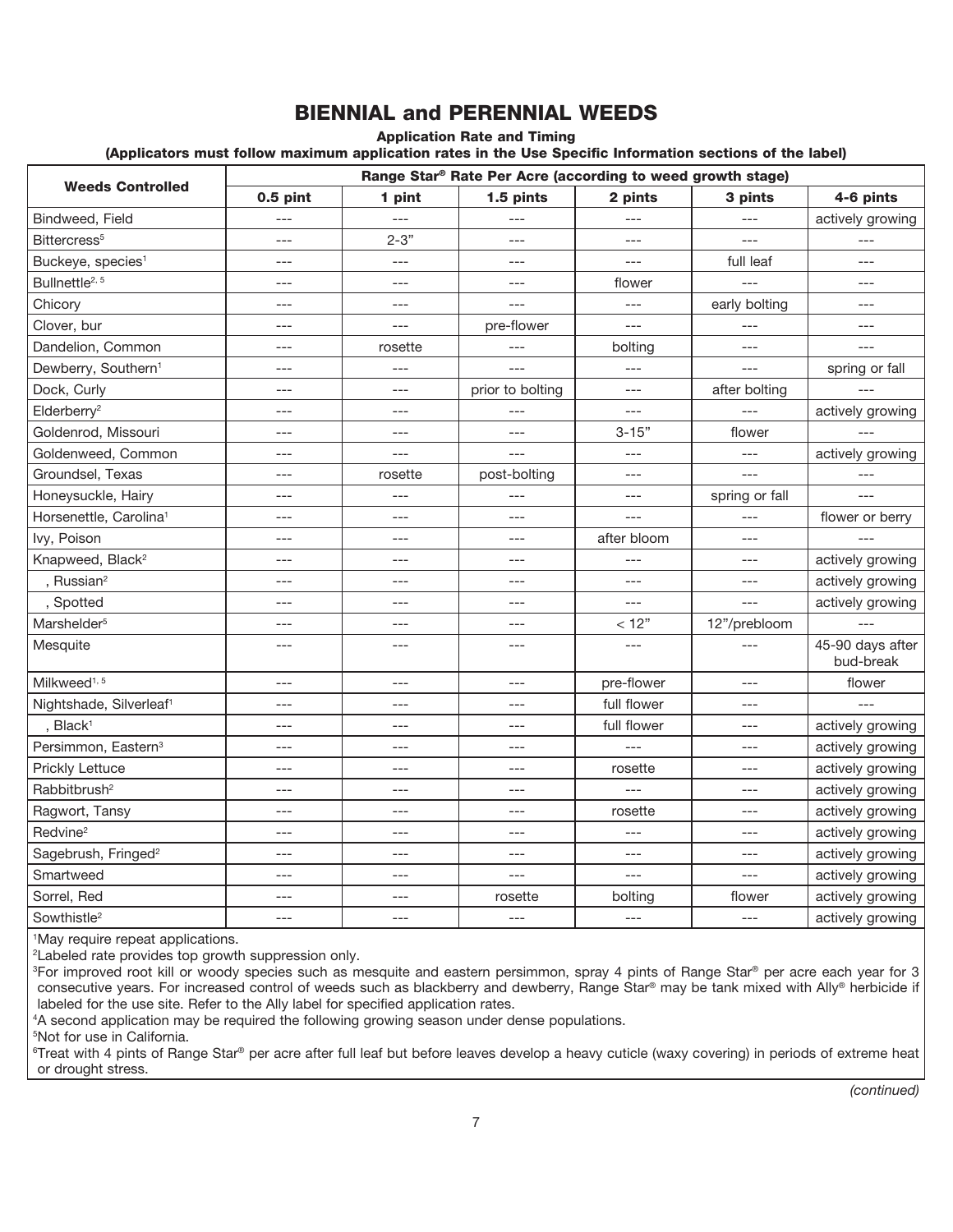# BIENNIAL and PERENNIAL WEEDS *(continued)*

Application Rate and Timing

(Applicators must follow maximum application rates in the Use Specific Information sections of the label)

| <b>Weeds Controlled</b>                 | Range Star® Rate Per Acre (according to weed growth stage) |        |           |                 |         |                  |
|-----------------------------------------|------------------------------------------------------------|--------|-----------|-----------------|---------|------------------|
|                                         | $0.5$ pint                                                 | 1 pint | 1.5 pints | 2 pints         | 3 pints | 4-6 pints        |
| Spurge, Leafy <sup>2</sup>              | ---                                                        | $---$  | ---       | ---             | ---     | full leaf        |
| Tallow Tree, Chinese <sup>4, 5, 6</sup> | $---$                                                      | $---$  | ---       | ---             | $---$   | full leaf        |
| Thistle, Bull                           | $---$                                                      | $---$  | rosette   | bolting         | $---$   | actively growing |
| . Canada $2$                            | $---$                                                      | $---$  | ---       | ---             | ---     | actively growing |
| . Musk                                  | $---$                                                      | $---$  | ---       | rosette/bolting | ---     | ---              |
| . Plumeless                             | $---$                                                      | $---$  | rosette   | bolting         | ---     | ---              |
| Vetch, Hairy                            | $---$                                                      | 1-4"   | $4 - 8"$  | 8" full flower  | $---$   | ---              |
| Yankeeweed                              | $---$                                                      | $---$  | $---$     | $10 - 18"$      | $---$   | rosette          |
| Yellow Starthistle <sup>1</sup>         | $---$                                                      | $---$  | ---       | ---             | ---     | rosette          |

1 May require repeat applications.

2 Labeled rate provides top growth suppression only.

<sup>3</sup>For improved root kill or woody species such as mesquite and eastern persimmon, spray 4 pints of Range Star® per acre each year for 3 consecutive years. For increased control of weeds such as blackberry and dewberry, Range Star® may be tank mixed with Ally® herbicide if labeled for the use site. Refer to the Ally label for specified application rates.

4 A second application may be required the following growing season under dense populations.

5 Not for use in California.

<sup>6</sup>Treat with 4 pints of Range Star® per acre after full leaf but before leaves develop a heavy cuticle (waxy covering) in periods of extreme heat or drought stress.

## ADDITIVES

For improved burndown of emerged weeds, surfactants and/or low use rate of liquid fertilizers (28-0-0, 32-0-0), or crop oil concentrate may be used with Range Star® or Range Star® tank mixes applied after weeds have emerged. Crop oil concentrate is for non-food/feed crop uses only. Do not apply to tank mixes that include ammonium sulfate or crop oil concentrate to any food/feed crop use listed on this label. For food/feed crop uses, do not use liquid fertilizers that contain ammonium sulfate (AMS) as a source of nitrogen as tolerances in commodities derived from the crop may contain residues that exceed established tolerances. Consult your local Albaugh, LLC representative for recommendations for your area. For additional information, refer to the Compatibility Test for Mix Components section of this label.

#### Oil Concentrate

A crop oil concentrate must contain either a petroleum or vegetable oil base and must meet all of the following criteria: be nonphytotoxic, contain only EPA-exempt ingredients, provide good mixing quality in the jar test and be successful in local experience.

The exact composition of suitable products will vary; however, vegetable and petroleum oil concentrates should contain emulsifiers to provide good mixing quality. Highly refined vegetable oils have proven more satisfactory than unrefined vegetable oils. For additional information, refer to the Compatibility Test for Mix Components section of this label.

#### Mix Components

Adjuvants containing crop oil concentrates may be used for preplant, pre-emergence and between cropping applications. Do not use crop oil concentrate for postemergence applications in food/feed crops (i.e., sorghum, grass (hay or silage), pastures, rangeland, sugarcane and wheat).

#### Nitrogen Source

Sprayable liquid fertilizers: Use one quart of sprayable liquid fertilizers (28-0-0, 32-0-0) per acre. Do not use brass or aluminum nozzles when spraying fertilizers.

#### Nonionic Surfactant

The standard label recommendation is 2-4 pints of an 80% active nonionic spray surfactant per 100 gallons of water. For certain weeds, use a higher spray surfactant rate.

| <b>Additive Rate Per Acre</b>                      |                           |  |  |
|----------------------------------------------------|---------------------------|--|--|
| <b>Additive</b>                                    | <b>Rate Per Acre</b>      |  |  |
| Nonionic Surfactant                                | 2-4 pints per 100 gallons |  |  |
| Sprayable liquid fertilizers<br>$(28-0-0, 32-0-0)$ | 2-4 quarts                |  |  |
| Crop Oil Concentrate                               | 1 quart*                  |  |  |

\*Refer to the manufacturer's label for detailed use rate specifications.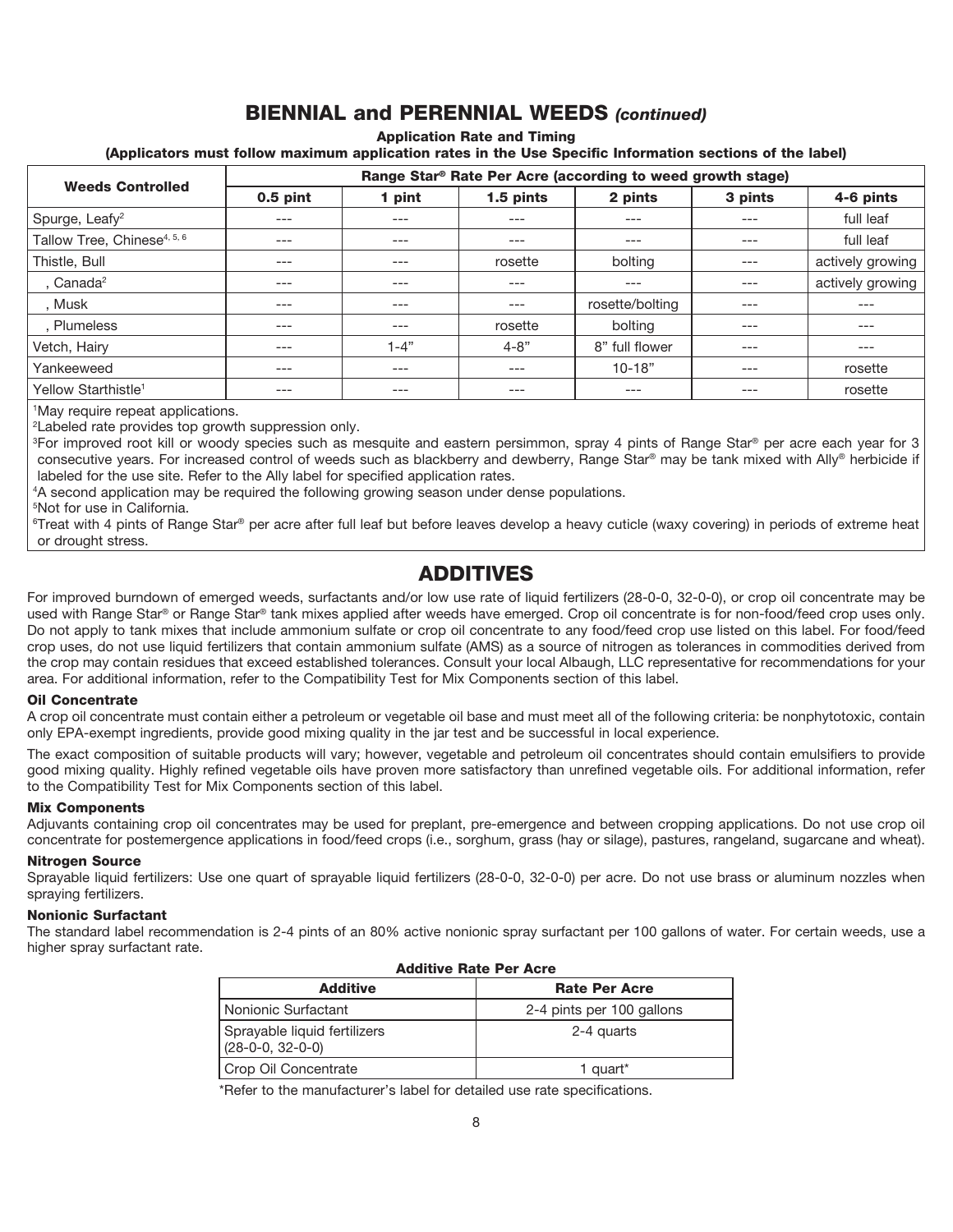# GENERAL TANK MIXING INFORMATION

Products containing the following active ingredients may be tank mixed with Range Star® according to the specific tank mixing instructions in this label and the respective product labels.

| $2,4-D(1)$                              | glyphosate                                |
|-----------------------------------------|-------------------------------------------|
| ametryn                                 | glyphosate $+ 2,4-D(1)$                   |
| asulam                                  | glyphosate + dicamba                      |
| atrazine                                | halosulfuron-methyl                       |
| bentazon                                | <b>MCPA</b>                               |
| bentazon + atrazine                     | metribuzin                                |
| bromoxynil                              | metsulfuron-methyl                        |
| bromoxynil + MCPA                       | paraquat                                  |
| carfentrazone-ethyl                     | picloram                                  |
| chlorsulfuron                           | pronamide                                 |
| chlorsulfuron + metsulfuron-methyl      | prosulfuron                               |
| clopyralid                              | quinclorac                                |
| clorpyralid $+ 2,4$ -D                  | sulfosate                                 |
| dicamba                                 | terbacil                                  |
| dicamba + triasulfuron                  | thifensulfuron + tribenuron-methyl        |
| diflufenzopyr                           | thifensulfuron + tribenuron + metsulfuron |
| diuron                                  | triasulfuron                              |
| fenoxaprop-p-ethyl + MCPA               |                                           |
| fenoxaprop-p-ethyl + $2,4-D + MCPA$ (1) |                                           |

 $<sup>(1)</sup>$  Range Star® contains 0.36 pounds a.e. of 2,4-D per pint. When tank mixing with products that contain 2,4-D, do not exceed the combined total</sup> of pounds of a.e. per acre per crop cycle of 2,4-D for the use site being applied to.

Range Star contains 0.125 pounds a.e. of dicamba per pint. When tank mixing with products that contain dicamba, do not exceed a combined total of 1.0 pounds of a.e. per acre per application.

Refer to the Food/Feed Crop-Specific Information section for additional information. Read and follow the applicable Restrictions and Limitations and Directions For Use on all products involved in tank mixing. It is the pesticide user's responsibility to ensure that all products in the listed mixtures are registered for the intended use. Users must follow the most restrictive directions and precautionary language of the products in the mixture (for example, first aid from one product, spray drift management from another).

Crop injury, reduced weed control, or physical incompatibility may result when mixing Range Star® with other pesticides (fungicides, herbicides, insecticides, or miticides), additives, or fertilizers. Albaugh, LLC does not recommend using tank mixes other than those listed on this labeling. Local agricultural authorities may be a source of information when using tank mix components other than those recommended on this label.

#### COMPATIBILITY TEST FOR MIX COMPONENTS

Always perform a compatibility test before mixing components. For 20 gallons per acre spray volume, use 3.3 cups (800 mL) of water. For other spray volumes, adjust accordingly. Only use water from the intended source at the source temperature. Add components in the sequence indicated in the Mixing Order using 2 teaspoons for each pound or 1 teaspoon for each pint of labeled label rate per acre. Always cap the jar and invert 10 cycles between component additions.

When the components have all been added to the jar, let the solution stand for 15 minutes. Evaluate the solution for uniformity and stability. The spray solution should not have free oil on the surface, nor fine particles that precipitate to the bottom, nor thick (clabbered) texture. If the spray solution is not compatible, repeat the compatibility test with the addition of a suitable compatibility agent. If the solution is then compatible, use the compatibility agent as directed on its label. If the solution is still incompatible, do not mix the ingredients in the same tank.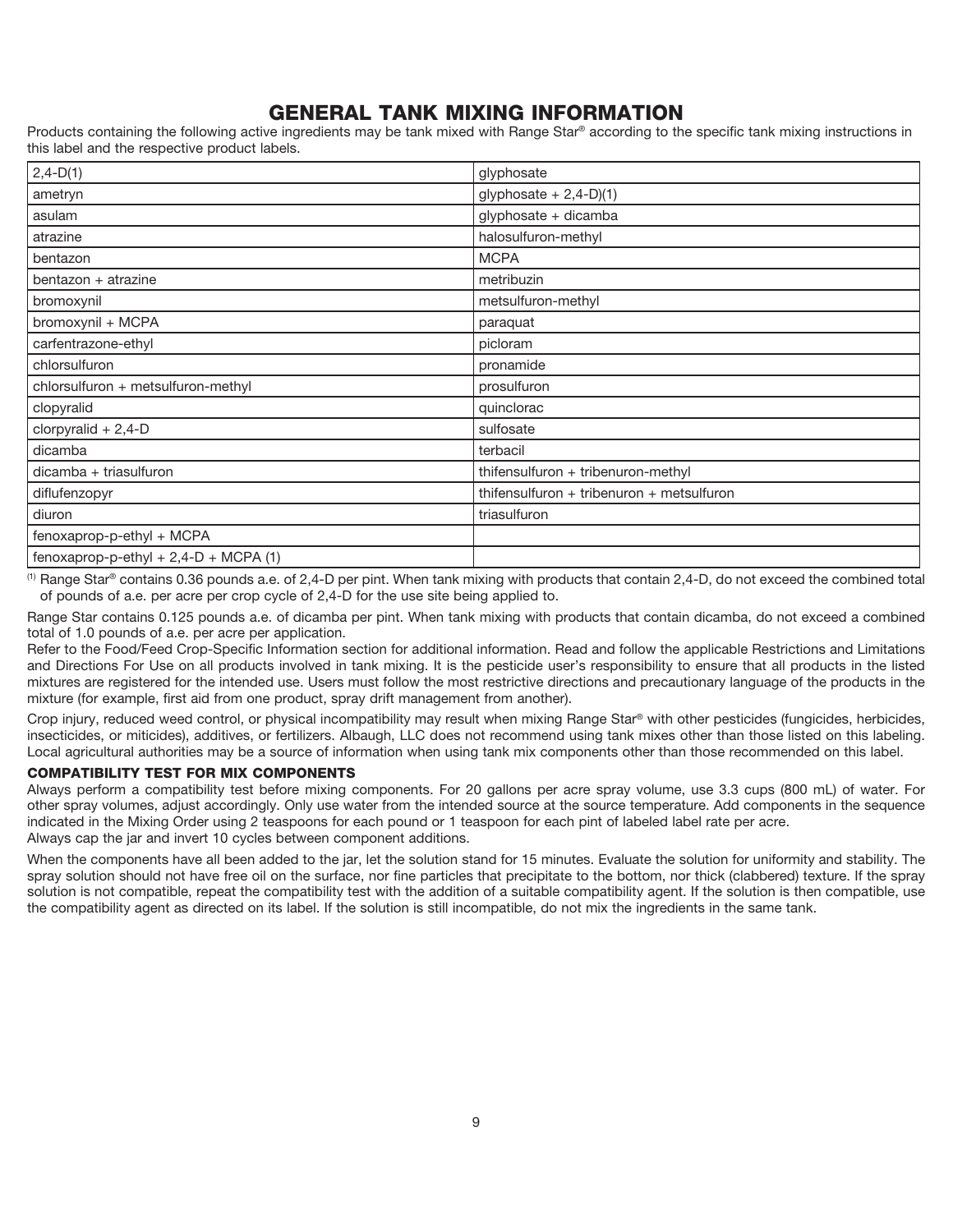#### Mixing Order

If an inductor is used, rinse it thoroughly after each component has been added. Maintain constant agitation during application.

- 1. Water\* Begin by agitating a thoroughly clean sprayer tank half full of clean water.
- 2. Agitation Maintain constant agitation throughout mixing and application.
- 3. Products in PVA bags Place any product contained in water-soluble PVA bags into the mixing tank. Wait until all water-soluble PVA bags have fully dissolved and the product is evenly mixed in the spray tank before continuing.
- 4. Water-dispersible products (such as dry flowables, wettable powders, suspension concentrates, or suspo-emulsions).
- 5. Water-soluble products (such as Range Star®).
- 6. Emulsifiable concentrates (such as oil concentrate when applicable).
- 7. Water-soluble additives (such as liquid fertilizers (28-0-0, 32-0-0) when applicable).
- 8. Remaining quantity of water.

\*If sprayable fluid fertilizer is used as the carrier, Range Star® must be diluted with a minimum of 5 parts water to 1 part Range Star®. Then add 0.25-0.05% volume/volume of a nonionic surfactant to the dilution before adding it to the sprayable fluid fertilizer to reduce the concern for compatibility problems with this mix. Always perform the Compatibility Test before mixing into the spray tank. Also, when using a sprayable fluid fertilizer as the carrier, any product contained in PVA bags must first be completely dissolved in water before the contents can be added to the fertilizer mix.

## RESTRICTIONS AND LIMITATIONS

| Crop                                                                                                                                                                     | Livestock Grazing or Feeding <sup>1</sup> | <b>Aircraft Application</b> |  |  |
|--------------------------------------------------------------------------------------------------------------------------------------------------------------------------|-------------------------------------------|-----------------------------|--|--|
| <b>Between Crop Applications</b>                                                                                                                                         | Yes                                       | Yes                         |  |  |
| Pasture, Hay, Silage                                                                                                                                                     | Yes                                       | Yes                         |  |  |
| Sugarcane                                                                                                                                                                | Yes                                       | Yes                         |  |  |
| Sorghum                                                                                                                                                                  | Yes                                       | Yes                         |  |  |
| Wheat                                                                                                                                                                    | Yes                                       | Yes                         |  |  |
| $\mathbf{A} \in \mathcal{A}$ , and $\mathcal{A}$ , and $\mathcal{A}$ , and $\mathcal{A}$ , and $\mathcal{A}$ , and $\mathcal{A}$ , and $\mathcal{A}$ , and $\mathcal{A}$ |                                           |                             |  |  |

1 Refer to the Food/Feed Crop-Specific Information section of this label for grazing and feeding restrictions.

• Preharvest Interval (PHI): Refer to the Food/Feed Crop-Specific Information section of this label.

- Crop Rotational Restrictions: The interval between application and planting rotational crop is provided below. Always exclude counting days when the ground is frozen. Planting at intervals less than specified below may result in crop injury. Moisture is essential for the degradation of this herbicide in soil. If dry weather prevails, use cultivation to allow herbicide contact with moist soil.
	- Planting/replanting restrictions for Range Star® applications of 6 pints per acre or less: No rotational cropping restrictions apply at 120 days or more following application. Additionally, for annual crop uses in this label including sorghum, follow the preplant use directions in the Food/Feed Crop-Specific Information section of this label. For barley, oat, wheat, and other grass seedlings, the interval between application and planting is 10 days per pint per acre.
	- Planting/replanting restrictions for application of more than 6 pints and up to 8 pints of Range Star® per acre: Corn, sorghum, cotton (east of the Rocky Mountains) and all other crops grown in areas with 30" or more of annual rainfall may be planted 120 days or more after application. Barley, oat, wheat, and other grass seedlings, may be planted if the interval from application to planting is 10 days per pint per acre east of the Mississippi River and 15 days per pint per acre west of the Mississippi River. For all other crops in areas with less than 30" of annual rainfall, the interval between application and planting is 180 days or more.
- Rainfast period: The effectiveness of Range Star® may be reduced if rainfall or irrigation occurs within 4 hours after postemergence applications.
- Stress: Unsatisfactory control may result if Range Star® is applied to crops under stress such as stress due to lack of moisture, hail damage, flooding, herbicide injury, mechanical injury, or widely fluctuating temperatures.
- Do not apply to crops that exhibit injury (leaf phytotoxicity or plant stunting) produced by any other prior herbicide applications, because this injury may be enhanced or prolonged by applying Range Star®.
- Do not apply through any type of irrigation equipment. Do not contaminate irrigation ditches or water used for domestic purposes.
- This product cannot be used to formulate or reformulate any other pesticide product.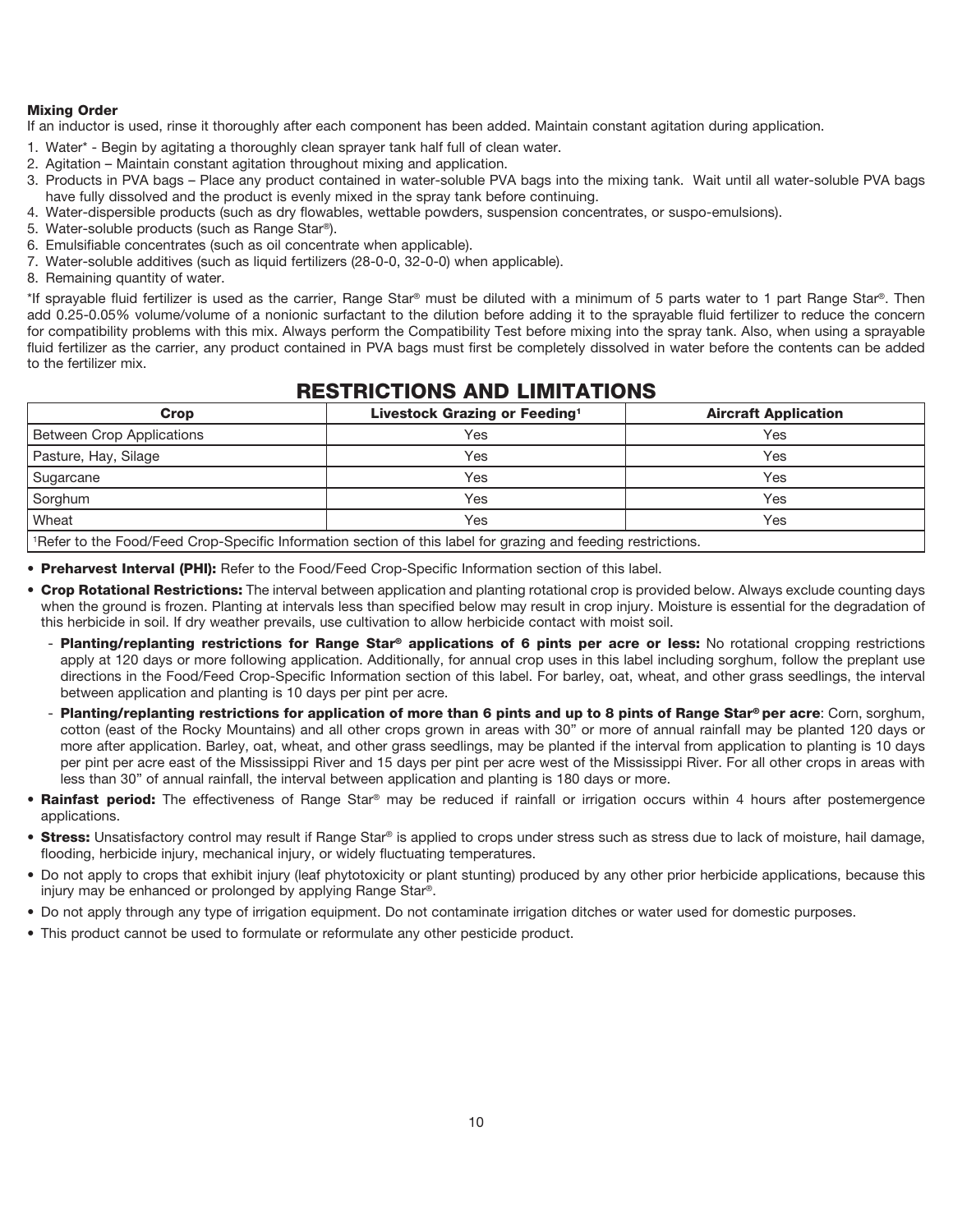# FOOD/FEED CROP-SPECIFIC INFORMATION PASTURES, RANGELAND AND GRASS

#### (Hay, Silage)

Range Star® is labeled for use for pasture (including pasture grown for hay), rangeland and grass grown for hay or silage.

Refer to the ANNUAL WEEDS and BIENNIAL and PERENNIAL WEEDS Application Rate and Timing tables for rate selection based on targeted weed or brush species. Some weed species will require tank mixes for adequate control.

#### PASTURE & RANGELAND RESTRICTIONS:

• Postemergence:

- For susceptible annual and biennial broadleaf weeds: Do not exceed 2 ¾ pints per acre per application.
- For moderately susceptible biennial and perennial broadleaf weeds: Do not exceed 2  $\frac{3}{4}$  to 5  $\frac{1}{2}$  pints per applications.
- For difficult to control weeds and woody plants: Do not exceed 5  $\frac{1}{2}$  pints per acre per application.
- Spot treatment: Do not exceed 5 1/2 pints per acre.
- Maximum of 11 pints per acre per year.
- Do not cut forage for hay within 7 days of application.
- Rates above 4 pints of Range Star® per acre are for spot treatments only
- Do not make more than 2 applications per year.
- Minimum spray interval between applications is 30 days.
- If grass is to be cut for hay, Agricultural Use requirements for the Worker Protection Standard are applicable.
- Dry hay and silage Treated grasses may be harvested for dry hay or silage but do not harvest within 7 days of treatment.
- Grazing and feeding restrictions Non-lactating animals
	- Remove meat animals from treated areas 3 day prior to slaughter. There is no waiting period between treatment and grazing for nonlactating animals.
- Grazing and feeding restrictions Lactating animals
- Do not graze lactating dairy animals within 7 days of treatment.

Range Star® contains 0.36 pounds a.e. of 2,4-D per pint. When tank mixing with products that contain 2,4-D, do not exceed a combined total of 4.0 pounds of a.e. per acre per year.

Range Star® contains 0.125 pounds a.e. of dicamba per pint. When tank mixing with products that contain dicamba, do not exceed a combined total of 1.0 pound of a.e. per acre per application.

Range Star® uses described in this situation also pertain to small grains (including barley, corn, forage sorghum, oats, rye, sudangrass or wheat) grown for pasture, hay, and silage only. Newly seeded areas, including small grains grown for pasture or hay, may be injured if rates of Range Star® greater than 2 pints per acre are applied.

In newly established hybrid Bermudagrass, Pangolagrass, and stargrasses (Cynodon spp.), use up to 4 pints of Range Star® per acre broadcast to control or suppress weeds after planting vegetative propogules (stolons) of hybrid bermudagrasses. In addition to the weeds listed in the ANNUAL and BIENNIAL and PERENNIAL WEEDS tables, this rate of Range Star® will control or suppress annual sedges, broadleaf signalgrass, crabgrass, and goosegrass. Best results will be obtained if Range Star® is applied at the germinating stage of weeds. Under favorable conditions, this is usually 7-10 days after planting these grasses. Reduced control can be expected if weeds are allowed to reach 1" in height before application or if germination of weeds occurs 10 days after application.

Do not use on bentgrass, susceptible grass pastures (such as carpetgrass, buffalograss or St. Augustine grass), lespedeza, wild winter peas, vetch, clover and alfalfa pastures as injury will occur.

When perennial weeds are reaching maturity, mowing and allowing some regrowth will enhance control. Difficult to control weeds and brush may require repeat application.

For pasture renovations, wait 3 weeks per quart per acre of Range Star® used before interseeding or injury may occur.

If grasses are grown for seed or for seed-down purposes, do not apply after grass reaches the joint stage.

PASTURE AND RANGELAND Tank Mixes: Range Star® may be applied in tank mixes with one or more of the following herbicides: Ally®, Amber®, Albaugh Dicamba DMA Salt or Banvel®, Clarity®, Rave™.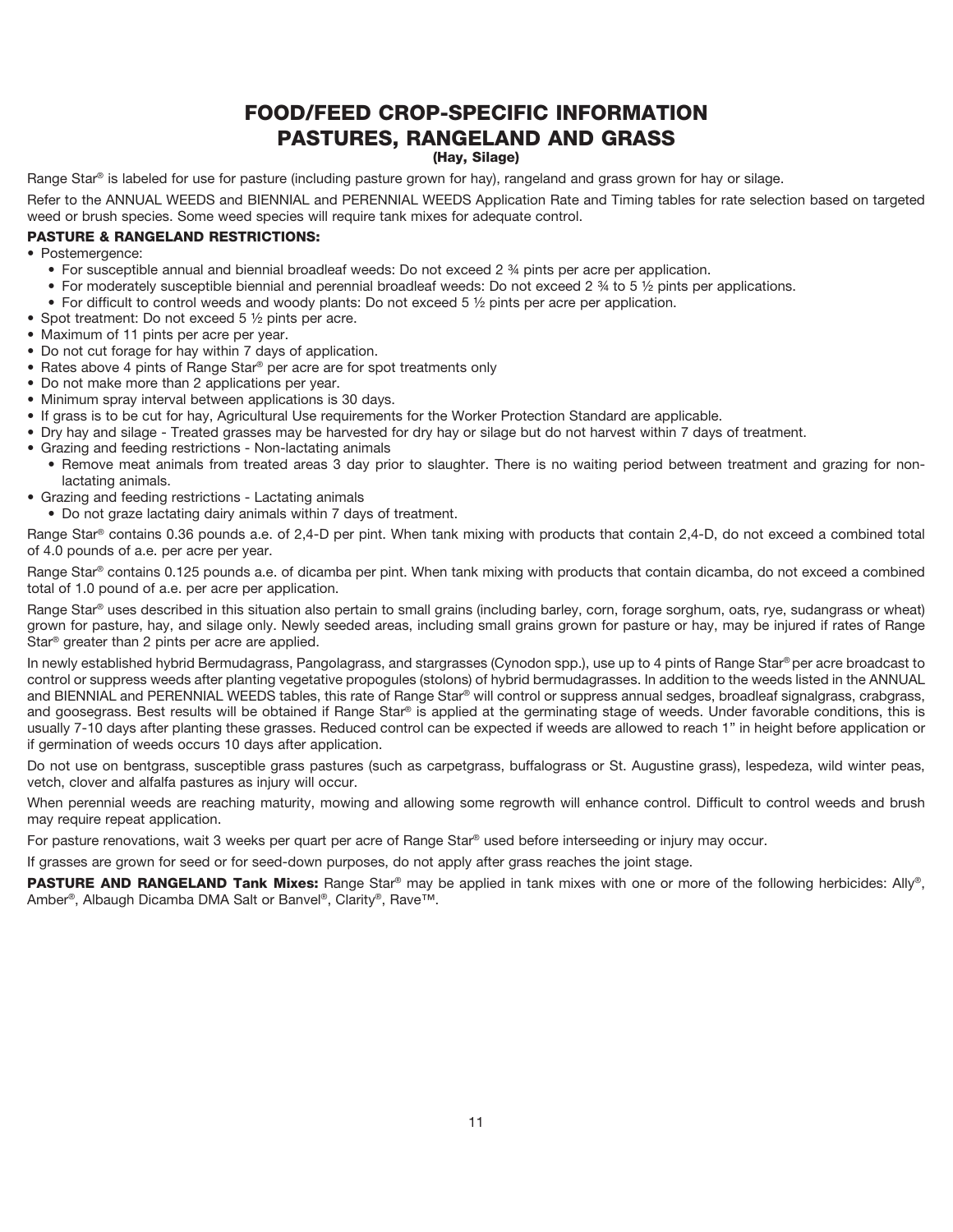### SORGHUM

#### Rates and Timings

Apply 1 pint of Range Star® per acre to sorghum in the 3-5 leaf stage (4-8" tall). Apply Range Star® when weeds are small (less than 3" tall) for best performance.

Applications of Range Star<sup>®</sup> to sorghum during periods of rapid growth may result in temporary leaning of plants or rolling of leaves. These effects are usually outgrown within 10 to 14 days. Sorghum growing under conditions of stress such as high moisture, low fertility, and abnormal temperature may be more sensitive to applications of Range Star®. Do not use surfactants or oils with postemergence applications of Range Star® on sorghum crops. Do not use Range Star if the potential for sorghum injury is not acceptable.

If sorghum is grown for pasture, hay or silage, refer to the Pasture and Rangeland section of the Food/Feed Crop-Specific Information section of this label for livestock grazing and feeding restrictions.

#### SORGHUM Tank Mixes:

Range Star® may be applied in tank mixes with one or more of the following herbicides: Atrazine, Basagran®, BROX™ 2EC Herbicide or Buctril®, Laddok® S-12, Paramount®, Peak®, or Permit®.

#### SORGHUM RESTRICTIONS:

- Maximum of 2.7 pints per acre per application.
- Do not make more than one post emergenced application per crop cycle.
- Do not permit meat or dairy animals to consume treated crop as fodder or forage for 30 days following application.
- Do not graze or feed treated sorghum forage or silage prior to mature grain stage.
- Do not apply Range Star® to sorghum grown for seed production.
- Pre-Harvest interval is 30 days

Range Star® contains 0.36 pounds a.e. of 2,4-D per pint. When tank mixing with products that contain 2,4-D, do not exceed a combined total of 1.0 pounds of a.e. per acre per year.

Range Star<sup>®</sup> contains 0.125 pounds a.e. of dicamba per pint. When tank mixing with products that contain dicamba, do not exceed a combined total of 1.0 pound of a.e. per acre per application.

### SUGARCANE

Applications of Range Star® can be made any time after the weeds have emerged and are actively growing but prior to the close-in stage of sugarcane. When possible, direct the spray beneath the sugarcane canopy in order to minimize the likelihood of crop injury. The use of directed sprays will also aid in maximizing spray coverage of weed foliage. Application rates and timing are given below. Use the higher level of listed rate ranges when treating dense vegetative growth.

For control of listed ANNUAL broadleaf weeds, apply 2 pints of Range Star® per treated acre.

For suppression of listed PERENNIALS, apply  $2 - 5$  % pints of Range Star® per treated acre.

SUGARCANE Tank Mixes: Range Star® may be tank mixed with one or more of the following herbicides: Asulox®, Atrazine, Evik®, Sencor®, or Sinbar®.

#### SUGARCANE RESTRICTIONS:

- Pre-emergent Application: Do not make more than one pre-emergence application per crop cycle.
- Pre-emergent Application: Do not apply more than 5  $\frac{1}{2}$  pints per application.
- Post-emergent Application: Do not make more than one post-emergence application per crop cycle.
- Post-emergent Application: Do not apply more than 5  $\frac{1}{2}$  pints per application.
- Do not harvest cane prior to crop maturity.
- Do not apply more than 11 pints per acre per crop cycle.
- Pre-Harvest Interval is 87 days.

Range Star® contains 0.36 pounds a.e. of 2,4-D per pint. When tank mixing with products that contain 2,4-D, do not exceed a combined total of 4.0 pounds of a.e. per acre per year.

Range Star® contains 0.125 pounds a.e. of dicamba per pint. When tank mixing with products that contain dicamba, do not exceed a combined total of 1.0 pound of a.e. per acre per application.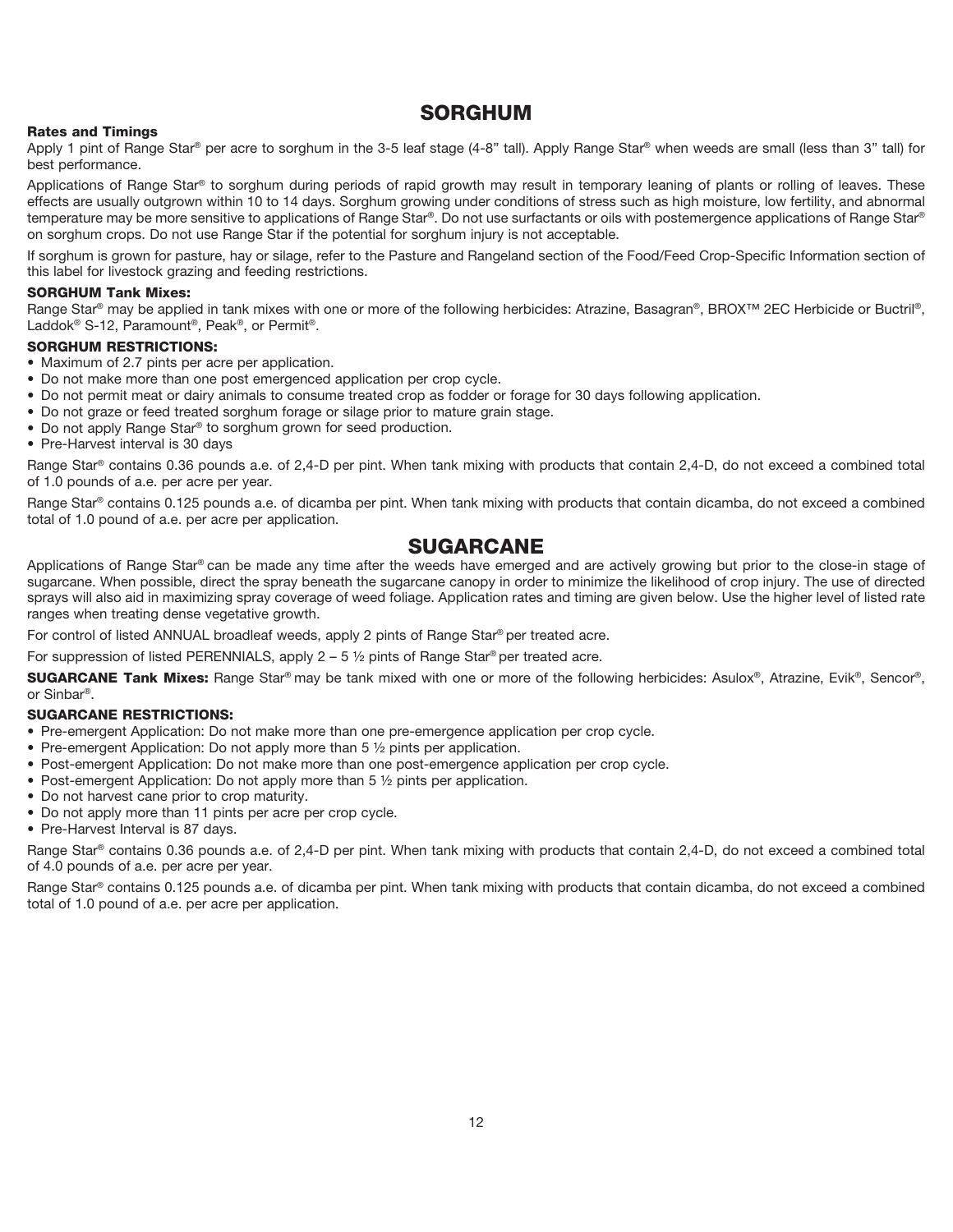### **WHEAT**

#### (Fall and Spring-seeded)

If small grains are grown for pasture or hay only, refer to the Pastures, Rangeland and Grass (Hay, Silage) section of this label.

Do not graze or harvest for livestock feed prior to crop maturity. Do not use Range Star® in wheat underseeded to legumes.

#### EARLY SEASON POST-EMERGENCE APPLICATIONS (Fall and Spring-seeded):

Apply 0.5-1 pint of Range Star® per acre to wheat unless using one of the wheat specific programs below.

Early season applications to spring-seeded wheat must be made after tillering and before wheat reaches the 6-leaf stage.

Early season applications to fall-seeded wheat must be made after tillering and prior to the jointing stage. Care should be taken in staging early developing wheat varieties such as TAM 107, Madison, or Wakefield to be certain that the application occurs prior to the jointing stage.

#### SPECIFIC USE PROGRAMS FOR FALL-SEEDED WHEAT ONLY:

Up to 1 1/3 pints of Range Star® per acre may be applied post-emergent on fall-seeded wheat after the wheat begins to tiller for suppression of perennial weeds, such as field bindweed. Applications may be made in the fall following a frost but before a killing freeze. Periods of extending stresses such as cold and wet weather may enhance the possibility of crop injury. For fall applications only, do not use if the potential for crop injury is not acceptable.

#### PREHARVEST APPLICATIONS:

Range Star® can be used to control weeds that may interfere with harvest of wheat. Apply up to 1 1/3 pints of Range Star® per acre as a broadcast or spot treatment to annual broadleaf weeds when wheat is in the hard dough stage and the green color is gone from the nodes (joints) of the stem. Best results will be obtained if application can be made when weeds are actively growing but before weeds canopy.

Do not use preharvest-treated wheat for seed unless a germination test is performed on the seed with an acceptable result of 95% germination or better.

For control of additional broadleaf weeds or grasses, Range Star® may be tank mixed with other herbicides such as Ally®, Gly Star™ Plus or Roundup® Ultra that are registered for preharvest use in wheat.

#### WHEAT Tank Mixes

For control of grasses or additional broadleaf weeds, Range Star® may be tank mixed with the herbicides listed in the table below. Read and follow the label of each tank mix product used for precautionary statements, directions for use, weeds controlled, geographic and other restrictions.

Refer to the tank mix product for specified application rates.

| <b>TANK MIX PARTNER</b>                                |                                                  |  |  |
|--------------------------------------------------------|--------------------------------------------------|--|--|
| l Aim™                                                 | Finesse <sup>®</sup>                             |  |  |
| Ally <sup>®</sup>                                      | Glean <sup>®</sup>                               |  |  |
| l Amber®                                               | Harmony <sup>®</sup> Extra                       |  |  |
| BROX <sup>™</sup> -M Herbicide or Bronate <sup>®</sup> | Karmex <sup>® 3</sup>                            |  |  |
| BROX™ 2EC Herbicide or Buctril®                        | 2,4-D amine                                      |  |  |
| Canvas <sup>®</sup>                                    | Sencor <sup>®</sup> , (Metribuzin <sup>3</sup> ) |  |  |
| Curtail™                                               | Peak® <sup>1</sup>                               |  |  |
| Dakota <sup>®</sup>                                    | Stinger™                                         |  |  |
| Express <sup>®</sup>                                   | Tiller <sup>® 2</sup>                            |  |  |

1 Do not use low rates of sulfonylurea herbicides such as Ally®, Amber®, Canvas®, Express®, Finesse®, Glean®, Harmony® Extra, and Peak® on more mature weeds or on dense vegetative growth.

2 Do not use Range Star® as a tank mix treatment with Dakota® or Tiller® in Durum wheat. Do not tank mix Tiller® if wild oat is the target weed.  $3$ Tank mixes with Karmex® and metribuzin are for use in fall-seeded wheat only.

#### WHEAT RESTRICTIONS:

- Postemergence: Make no more than one application per crop cycle.
- Postemergence: Do not apply more than 1 1/3 pints per acre per application.
- Preharvest: Make no more than one application per crop cycle.
- Preharvest: Do not apply more than 1 1/3 pints per acre per application.
- Pre-Harvest interval is 14 days.
- 4 Range Star® contains 0.36 pounds a.e. of 2,4-D per pint. When tank mixing with products that contain 2,4-D, do not:
- Exceed a combined total of 1.25 pounds of a.e. per acre per crop cycle of 2,4-D for post emergent use.
- Exceed 0.5 pounds of a.e. per acre per crop cycle of 2,4-D for pre-harvest application.
- Exceed a total of 1.75 pounds of a.e. per acre per crop cycle for all uses.

Range Star® contains 0.125 pounds a.e. of dicamba per pint. When tank mixing with products that contain dicamba, do not exceed a combined total of 1.0 pound of a.e. per acre per application.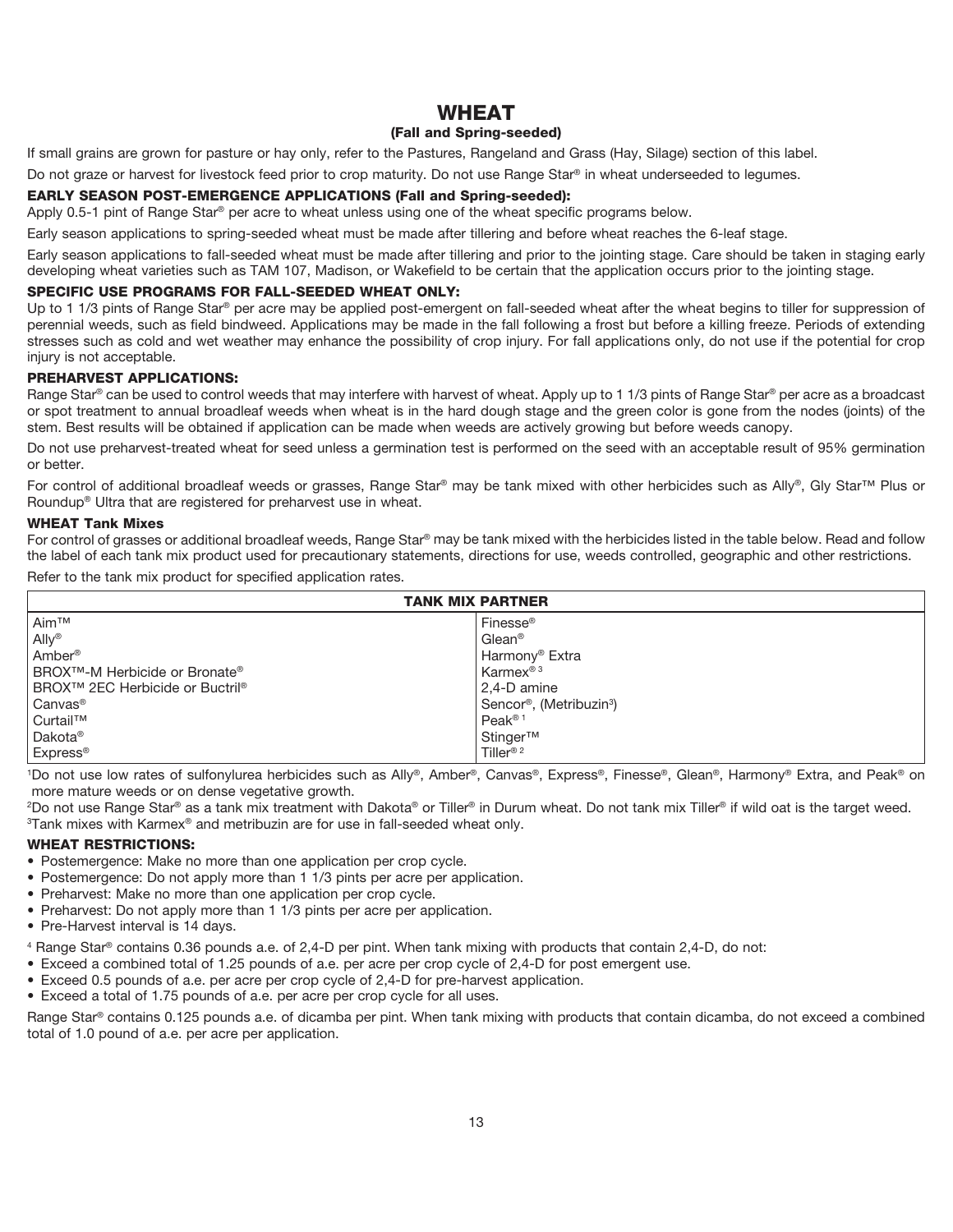# CORN (PREPLANT AND PREEMERGENCE ONLY) – FIELD, POPCORN, SEED

|                                                                                                                                                                                              | <b>Amount of Range Star per Acre</b>                                                                                                          | <b>Directions</b>                                                                                                                                                                                                                                                |  |
|----------------------------------------------------------------------------------------------------------------------------------------------------------------------------------------------|-----------------------------------------------------------------------------------------------------------------------------------------------|------------------------------------------------------------------------------------------------------------------------------------------------------------------------------------------------------------------------------------------------------------------|--|
| Preplant                                                                                                                                                                                     | 1.25 to 2.5 pints                                                                                                                             | To control actively growing emerged broadleaf weed seedlings or existing<br>cover crops prior to planting corn, apply 7 to 14 days* before planting. Preplant<br>application may be used with no tillage, conventional tillage, or reduced tillage<br>practices. |  |
| Corn (Preplant) Restrictions:                                                                                                                                                                |                                                                                                                                               |                                                                                                                                                                                                                                                                  |  |
|                                                                                                                                                                                              |                                                                                                                                               | • Do not use more than 2.0 pints of this product per acre if the soil organic matter is less than 2%                                                                                                                                                             |  |
|                                                                                                                                                                                              | • Limited to one preplant application per crop cycle.<br>• See Corn (Preplant and Preemergence) Restrictions for additional restrictions.     |                                                                                                                                                                                                                                                                  |  |
|                                                                                                                                                                                              |                                                                                                                                               |                                                                                                                                                                                                                                                                  |  |
| Preemergence                                                                                                                                                                                 | 2.0 to 2.5 pints                                                                                                                              | Apply 3 to 5 days* after planting but before corn emerges. Preemergence<br>application may be used with no tillage, conventional tillage or reduced tillage<br>practices.                                                                                        |  |
| Corn (Preemergence) Restrictions:                                                                                                                                                            |                                                                                                                                               |                                                                                                                                                                                                                                                                  |  |
|                                                                                                                                                                                              | • Do not use this product is corn seeds are less than 1.5" below the soil surface.                                                            |                                                                                                                                                                                                                                                                  |  |
|                                                                                                                                                                                              | • Do not use this product if the soil organic matter is less than 2%.                                                                         |                                                                                                                                                                                                                                                                  |  |
|                                                                                                                                                                                              | • Limited to one preemergence application per crop cycle.<br>• See Corn (Preplant and Preemergence) Restrictions for additional restrictions. |                                                                                                                                                                                                                                                                  |  |
|                                                                                                                                                                                              | Corn (Preplant and Preemergence) Restrictions:                                                                                                |                                                                                                                                                                                                                                                                  |  |
|                                                                                                                                                                                              | • Do not use more than 2.5 pints per acre per application.                                                                                    |                                                                                                                                                                                                                                                                  |  |
|                                                                                                                                                                                              |                                                                                                                                               | . Do not use on light, sandy soil (sand, sandy loam, and loamy sand), or where soil moisture is inadequate for normal weed growth.                                                                                                                               |  |
|                                                                                                                                                                                              |                                                                                                                                               | . Do not apply this product to popcorn or seed corn without first verifying the selectivity of this product on the variety with your local seed                                                                                                                  |  |
| corn company (supplier)                                                                                                                                                                      |                                                                                                                                               |                                                                                                                                                                                                                                                                  |  |
|                                                                                                                                                                                              | • Do not use this product on sweet corn.                                                                                                      | . Do not replant fields treated with this product in the same growing season with crops other than those labeled for 2,4-D and dicamba pre-                                                                                                                      |  |
| plant use.                                                                                                                                                                                   |                                                                                                                                               |                                                                                                                                                                                                                                                                  |  |
|                                                                                                                                                                                              | • Limited to one preplant or one preemergence application per crop cycle.                                                                     |                                                                                                                                                                                                                                                                  |  |
| o If applying a spring preplant treatment following application of a fall post-harvest application to the previous crop, then the combination                                                |                                                                                                                                               |                                                                                                                                                                                                                                                                  |  |
|                                                                                                                                                                                              | of both treatments may not exceed 5 pints of this product:                                                                                    |                                                                                                                                                                                                                                                                  |  |
| Limited to 2 application per year.<br>A minimum of 30 days* is required between applications.                                                                                                |                                                                                                                                               |                                                                                                                                                                                                                                                                  |  |
| Notes:                                                                                                                                                                                       |                                                                                                                                               |                                                                                                                                                                                                                                                                  |  |
|                                                                                                                                                                                              |                                                                                                                                               | • Refer to Table 1 to determine use rates for specific targeted weed species, but do not exceed rate stated for corn preplant and preemergence.                                                                                                                  |  |
| • Use high rate for less susceptible weeds, larger weeds or cover crops such as alfalfa.                                                                                                     |                                                                                                                                               |                                                                                                                                                                                                                                                                  |  |
| • For applications applied 30 or more days* before planting, follow the directions and precautions for Postharvest, Fallow, Crop Stubble listed                                              |                                                                                                                                               |                                                                                                                                                                                                                                                                  |  |
| in Section VII, Non-Food/Feed Use of the container label.                                                                                                                                    |                                                                                                                                               |                                                                                                                                                                                                                                                                  |  |
| • Best results will be obtained when product is mixed with additives or tank mixed with additional herbicides. See Additives and Tank Mixing<br>Information sections of the container label. |                                                                                                                                               |                                                                                                                                                                                                                                                                  |  |
| • For best control of legume sod (e.g. Alfalfa or clover), apply this product after 4 to 6 inches of legume regrowth has occurred.                                                           |                                                                                                                                               |                                                                                                                                                                                                                                                                  |  |
| • Certain tillage equipment (e.g. Drags, harrows) which concentrates on treated soil over seed furrow may increase the risk of crop injury.                                                  |                                                                                                                                               |                                                                                                                                                                                                                                                                  |  |
| • Corn may be harvested or grazed for feed once the crop has reached the ensilage (milk) stage or later in maturity.                                                                         |                                                                                                                                               |                                                                                                                                                                                                                                                                  |  |
| *Minimum waiting interval excludes days when ground is frozen.                                                                                                                               |                                                                                                                                               |                                                                                                                                                                                                                                                                  |  |

\*Minimum waiting interval excludes days when ground is frozen.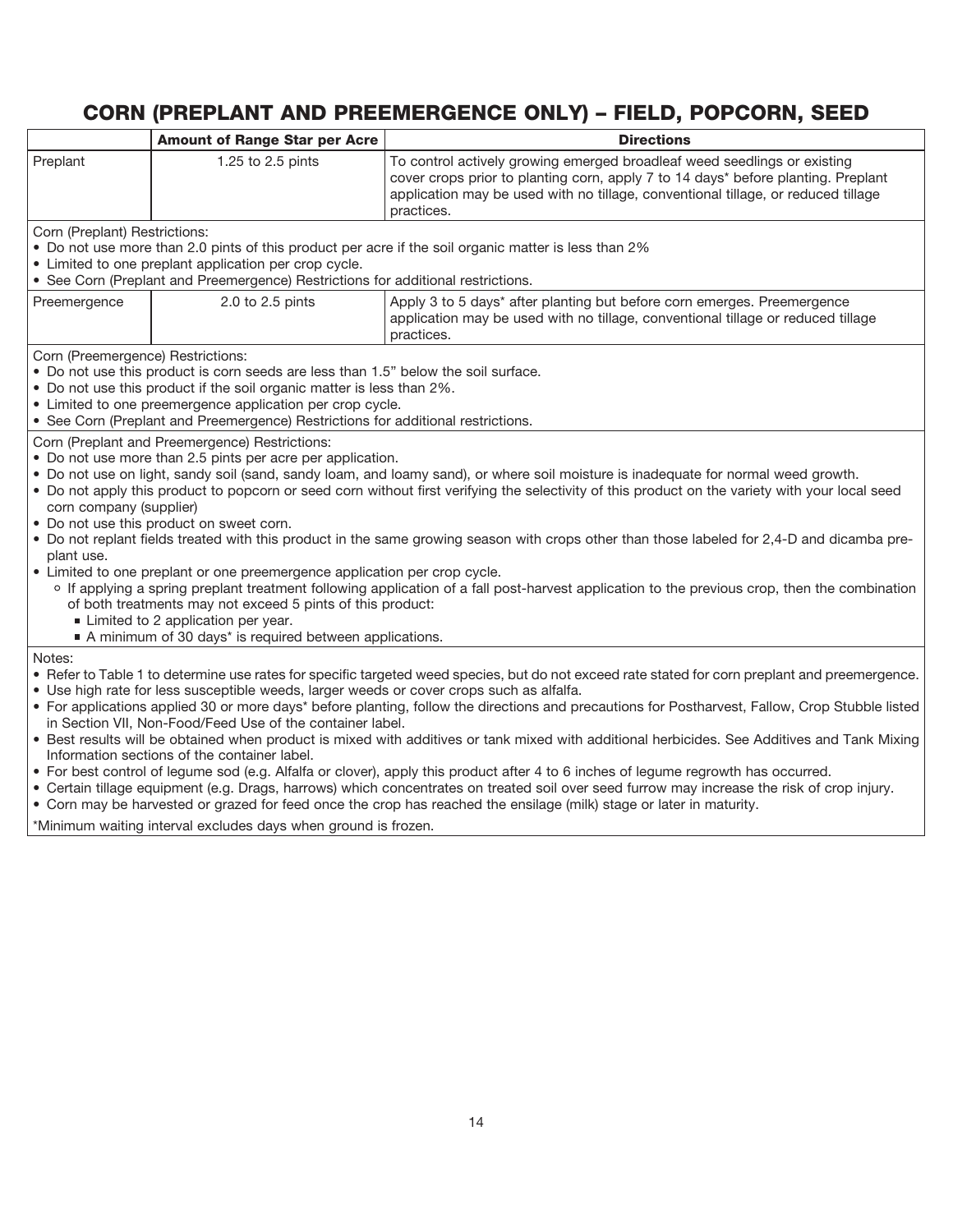# SOYBEAN\* (PREPLANT ONLY)

|            | <b>Amount of Range Star</b><br>per Acre | <b>Minimum Waiting Interval</b><br><b>Before planting Soybeans</b> | <b>Directions</b>                                                                               |
|------------|-----------------------------------------|--------------------------------------------------------------------|-------------------------------------------------------------------------------------------------|
| l Preplant | 1.0 to 1.25 pints                       | 15 Days*                                                           | Apply before planting soybeans to control actively<br>growing emerged broadleaf weed seedlings. |
|            | 1.25 to 2.5 pints                       | 30 Days*                                                           | Apply to control actively growing emerged broadleaf<br>weeds.                                   |

Soybean Restrictions:

- For use only preplant to soybeans.
- Following application, a minimum accumulation of 1" rainfall or overhead irrigation followed by the specified minimum waiting interval, is required before planting soybeans.
- Do not apply more than 2.5 pints of this product per acre per growing season under these directions for preplant application to soybeans.
- Only one application of this product may be made per growing season under these directions for preplant application to soybeans.
- Do not apply this product prior to planting soybeans if you are not prepared to accept the results of soybean injury including possible loss of stand and yield.
- Do not replant fields treated with this product in the same growing season with crops other than those labeled for 2,4-D and dicamba preplant use.
- Do not mow or cultivate weeds prior to treating with this product as poor control may result.
- Do not apply this product pre-plant to soybean in fields having a coarse-textured soil where the organic matter is less than 1%.
- Livestock must be restricted from feeding/grazing of treated cover crops. Do not cut treated cover crops for hay or feed.
- The minimum waiting intervals must be observed prior to planting soybean or crop injury may occur.

• Do not make preplant applications of this product to soybean in geographic areas with average annual rainfall less than 25".

\*Not currently registered for use in California.

Notes:

• Refer to Table 1 to determine use rates for specific targeted weed species, but do not exceed rate stated for soybeans preplant.

- For applications applied 60 or more days\* before planting soybeans, follow the directions and precautions for Postharvest, Fallow, Crop Stubble listed in Section VII of the container label.
- Best results will be obtained when product is mixed with additives or tank mixed with additional herbicides. See Additives and Tank Mixing Information sections of label.

\*Minimum waiting interval excludes days when ground is frozen.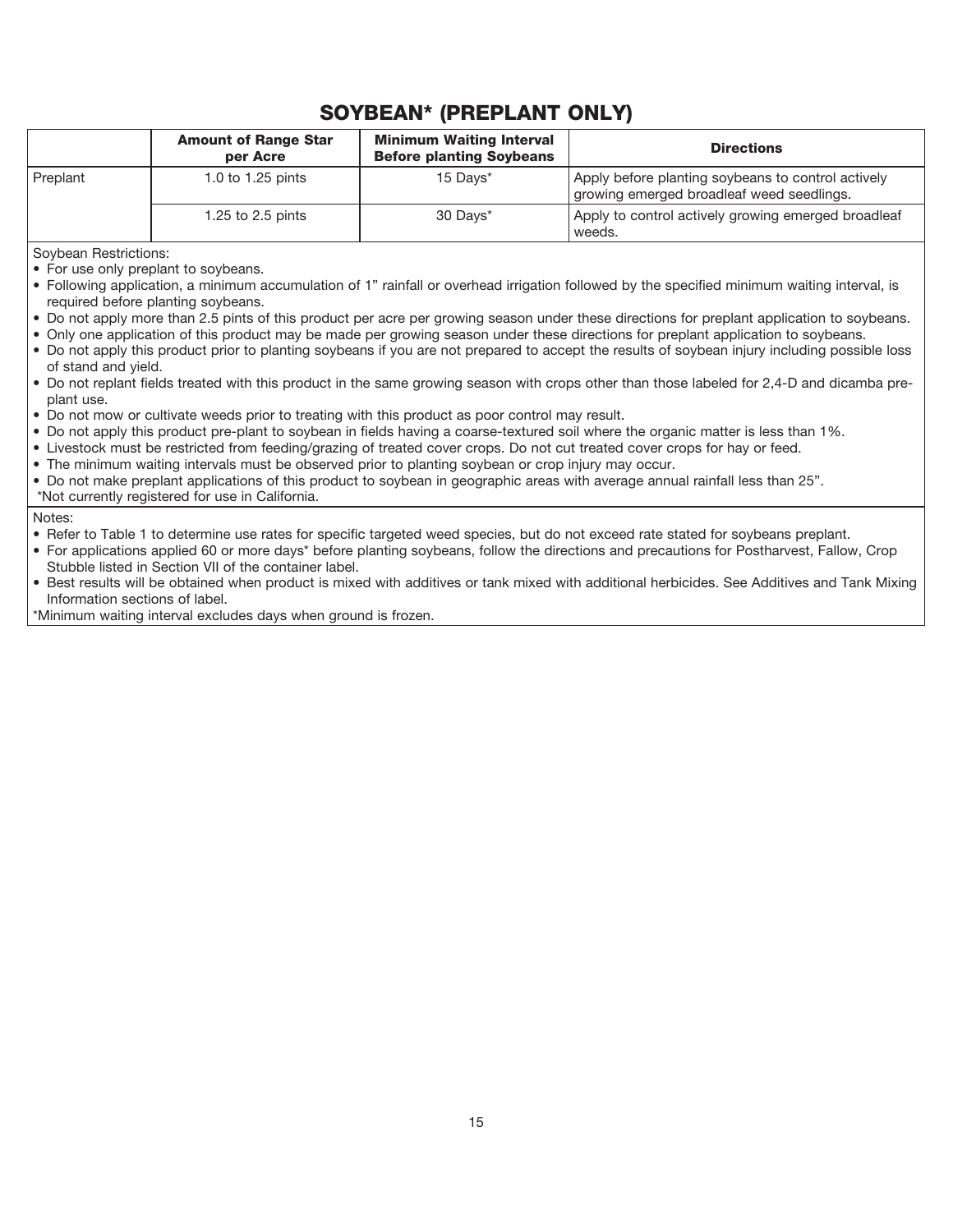# COTTON\* (PREPLANT ONLY)

|                                                                                                                                                                                                                                                                                                                                                                                                                                                                                                                                                                                                                                                                                                                                                                                                                                                                                                                                                                                                                                                                                                                                                                                                                                                                                                                                                                                                                                                                                                                                      | <b>Amount of Range Star</b><br>per Acre                                                                  | <b>Minimum Waiting Interval</b><br><b>Before planting Cotton</b> | <b>Directions</b>                                                                                                                                                                                                                                                                                                                                                                                                                   |
|--------------------------------------------------------------------------------------------------------------------------------------------------------------------------------------------------------------------------------------------------------------------------------------------------------------------------------------------------------------------------------------------------------------------------------------------------------------------------------------------------------------------------------------------------------------------------------------------------------------------------------------------------------------------------------------------------------------------------------------------------------------------------------------------------------------------------------------------------------------------------------------------------------------------------------------------------------------------------------------------------------------------------------------------------------------------------------------------------------------------------------------------------------------------------------------------------------------------------------------------------------------------------------------------------------------------------------------------------------------------------------------------------------------------------------------------------------------------------------------------------------------------------------------|----------------------------------------------------------------------------------------------------------|------------------------------------------------------------------|-------------------------------------------------------------------------------------------------------------------------------------------------------------------------------------------------------------------------------------------------------------------------------------------------------------------------------------------------------------------------------------------------------------------------------------|
| Preplant                                                                                                                                                                                                                                                                                                                                                                                                                                                                                                                                                                                                                                                                                                                                                                                                                                                                                                                                                                                                                                                                                                                                                                                                                                                                                                                                                                                                                                                                                                                             | 2.0 pints                                                                                                | 30 days*                                                         | Apply to control actively growing emerged broadleaf<br>weeds prior to planting cotton. For best performance,<br>apply when weeds are in the 2-4 leaf stage and<br>rosettes are less than 2" across.                                                                                                                                                                                                                                 |
| <b>Cotton Restrictions:</b><br>• For use only preplant to cotton.<br>• Following application, a minimum accumulation of 1" rainfall or overhead irrigation followed by the specified minimum waiting interval, is<br>required before planting cotton.<br>. Do not apply more than 2.0 pints of this product per application per acre in one season prior to planting cotton.<br>• Do not apply more than 2 applications per year.<br>. Do not apply this product prior to planting cotton if you are not prepared to accept the results of cotton injury including possible loss of<br>stand and yield.<br>. Do not replant fields treated with this product in the same growing season with crops other than those labeled for 2,4-D and dicamba pre-<br>plant use.<br>• Mowing or cultivating weeds prior to treatment with this product may result in poor weed control.<br>. Do not apply this product pre-plant to cotton in fields having coarse-textured soil where the organic matter is less than 1%.<br>. Do not feed treated hay, forage or fodder. Livestock must be restricted from feeding/grazing of treated cover crops.<br>• Do no cut treated crop for feed, hay, forage, fodder or graze treated cotton to livestock.<br>. The minimum waiting intervals must be observed prior to planting cotton or crop injury may occur.<br>• Do not make preplant applications of this product to cotton in geographic areas with average annual rainfall less than 25".<br>*Not Currently registered for use in California. |                                                                                                          |                                                                  |                                                                                                                                                                                                                                                                                                                                                                                                                                     |
| Notes:<br>Information sections of label.                                                                                                                                                                                                                                                                                                                                                                                                                                                                                                                                                                                                                                                                                                                                                                                                                                                                                                                                                                                                                                                                                                                                                                                                                                                                                                                                                                                                                                                                                             | in Section VII of the container label.<br>*Minimum waiting interval excludes days when ground is frozen. |                                                                  | • Refer to table 1 to determine use rates for specific targeted weed species, but do not exceed rate stated for cotton preplant.<br>• For applications applied 75 or more days* before planting, follow the directions and precautions for Postharvest, Fallow, Crop Stubble listed<br>• Best results will be obtained when product is mixed with additives or tank mixed with additional herbicides. See Additives and Tank Mixing |

## BETWEEN CROP APPLICATIONS, CONSERVATION RESERVE PROGRAMS, GENERAL FARMSTEAD AND FALLOW SYSTEMS

(These uses are considered Food/Feed Crops when harvested, grazed or foraged)

# NON-FOOD/FEED USE (LAND NOT HARVESTED, GRAZED OR FORAGED – SPECIFIC INFORMATION) BETWEEN CROP APPLICATIONS

#### PREPLANT DIRECTIONS (POSTHARVEST, FALLOW, CROP STUBBLE, SET-ASIDE) FOR BROADLEAF WEED CONTROL:

Range Star™ can be applied either postharvest in the fall, spring, or summer during the fallow period or to crop stubble/set-aside acres. Apply Range Star™ as a broadcast or spot treatment to emerged and actively growing weeds after crop harvest (postharvest) and before a killing frost or in the fallow cropland or crop stubble the following spring or summer.

Refer to the Crop Rotational Restrictions and General Restrictions and Limitations for the required interval between application and planting to prevent crop injury.

#### Rates and Timings:

Apply 0.5 - 5 ½ pints of Range Star™ per acre. Refer to the ANNUAL WEEDS and BIENNIAL AND PERENNIAL WEEDS Application Rate and Timing tables to determine the use rates for specific targeted weed species. For best performance, apply Range Star™ when annual weeds are less than 6" tall, when biennial weeds are in the rosette stage and to perennial weed regrowth in late summer or fall following a mowing or tillage treatment. The most effective control of upright perennial broadleaf weeds such as Canada thistle and Jerusalem artichoke occurs if Range Star™ is applied when the majority of weeds have at least 4-6" of regrowth or for weeds such as field bindweed and hedge bindweed that are in or beyond the full bloom stage.

Avoid disturbing treated areas following application. Treatments may not kill weeds that develop from seed or underground plant parts such as rhizomes or bulblets, after the effective period for Range Star™. For seedling control, a follow-up program or other cultural practices could be instituted.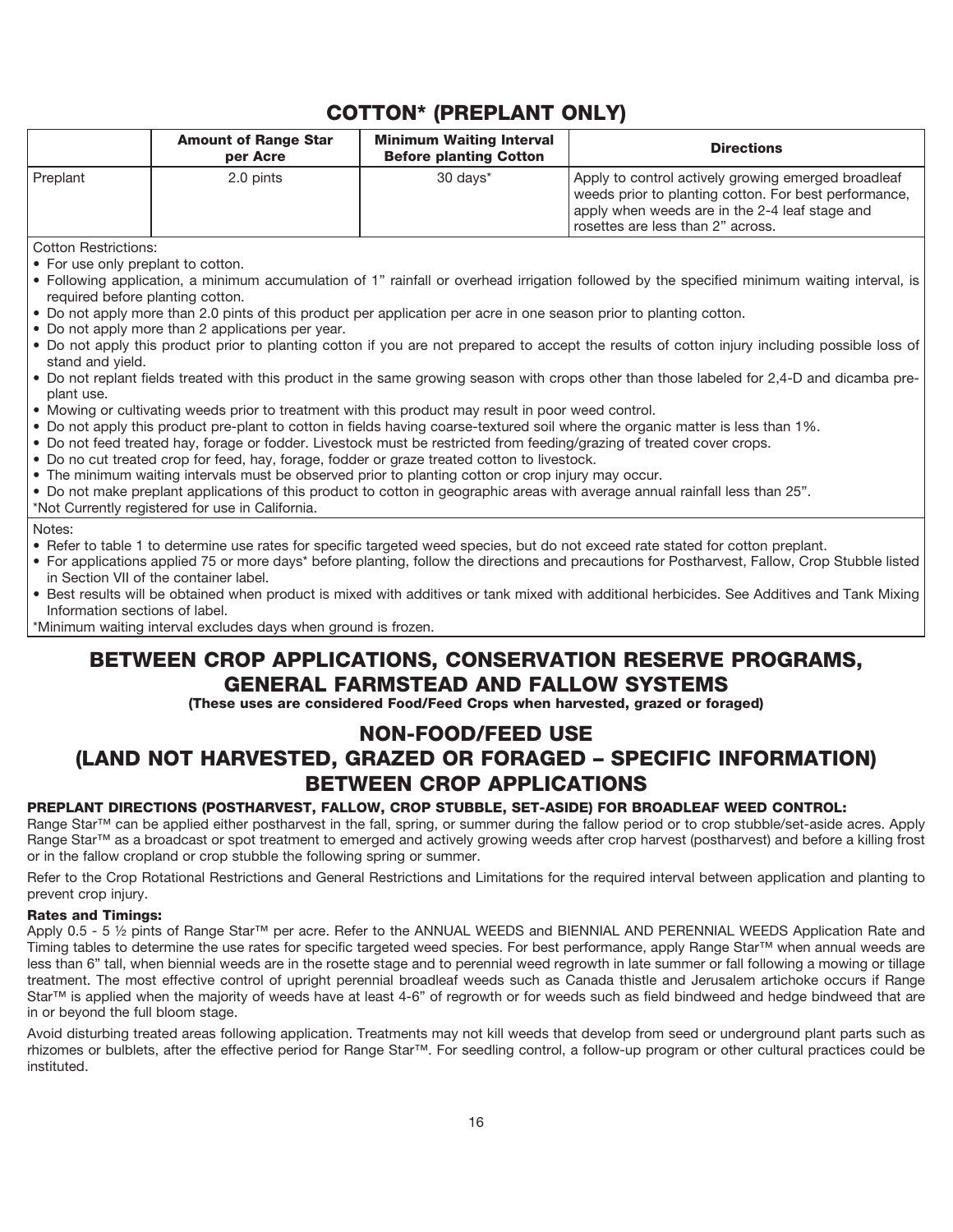#### BETWEEN CROP TANK MIXES

Apply 0.5-2 pints of Range Star<sup>™</sup> per acre in tank mixes with one or more of the following herbicides for control of annual weeds, or 2 – 5 ½ pints of Range Star<sup>™</sup> per acre for control of biennial and perennial weeds:

| Aim™     | $Distinct^{\circledR}$       | Kerb™                      |
|----------|------------------------------|----------------------------|
| Ally®    | Fallow Star™                 | Landmaster <sup>®</sup> BW |
| Amber®   | Fallowmaster <sup>®</sup>    | Paramount <sup>®</sup>     |
| Atrazine | Finesse <sup>®</sup>         | Sencor <sup>®</sup>        |
| Curtail™ | Glyphosate                   | Tordon <sup>™</sup> 22K    |
| C∨clone® | Gramoxone <sup>®</sup> Extra | Touchdown <sup>®</sup>     |
|          |                              | $2.4 - D1$                 |

#### BETWEEN CROP APPLICATION RESTRICTIONS:

- Do not make more than 2 applications per year.
- Do not apply more than 5 1/2 pints per acre per application.
- Minimum spray interval between applications is 30 days.
- Plant only labeled crops within 120 days following application.

Range Star® contains 0.36 pounds a.e. of 2,4-D per pint. When tank mixing with products that contain 2,4-D, do not exceed a combined total of 4.0 pounds of a.e. per acre per year.

Range Star® contains 0.125 pounds a.e. of dicamba per pint. When tank mixing with products that contain dicamba, do not exceed a combined total of 1.0 pound of a.e. per acre per application.

### CONSERVATION RESERVE PROGRAMS AND GENERAL FARMSTEAD

Range Star™ is labeled for use for Conservation Reserve Programs, general farmstead (non-cropland only), weed and brush control, or use in State Recognized Noxious Weed areas (non-cropland areas).

Refer to the ANNUAL WEEDS and BIENNIAL AND PERENNIAL WEEDS Application Rate and Timing tables for rate selection based on targeted weed or brush species. Some weed species will require tank mixes for adequate control.

Rates above 4 pints of Range Star™ per acre are for spot treatments only. Retreatments may be made as needed; however, do not exceed a total of 8 pints of Range Star<sup>™</sup> per treated acre during a growing season.

#### Grasses in Conservation Reserve Program Areas

Annual Broadleaf Weeds – Apply when weeds are actively growing. Use higher rates on older weeds. Excessive injury may result if applied to young grasses with fewer than 6 leaves or prior to grasses being well established.

Biennial and Perennial Broadleaf Weeds – Range Star™ may be used to suppress or control biennial and perennial broadleaf weeds in established grasses. Apply to actively growing weeds. Treat biennial weeds when they are in the seedling to rosette stage and before flower stalks become apparent. Treat perennial weeds in the bud to bloom stage.

#### CONSERVATION RESERVE PROGRAMS RESTRICTIONS:

- Do not apply more than 5  $\frac{1}{2}$  pints per acre per application.
- Rates above 4 pints of Range Star® per acre are for spot treatments only
- Do not make more than 2 applications per year.
- Minimum spray interval between applications is 30 days.
- If grass is to be cut for hay, Agricultural Use requirements for the Worker Protection Standard are applicable.
- The preharvest interval (PHI) is 7 days.

Consult program rules to determine whether grass or hay may be used. The more restrictive requirements of the program rules or this label must be followed.

Range Star® contains 0.36 pounds a.e. of 2,4-D per pint. When tank mixing with products that contain 2,4-D, do not exceed a combined total of 4.0 pounds of a.e. per acre per year.

Range Star® contains 0.125 pounds a.e. of dicamba per pint. When tank mixing with products that contain dicamba, do not exceed a combined total of 1.0 pound of a.e. per acre per application.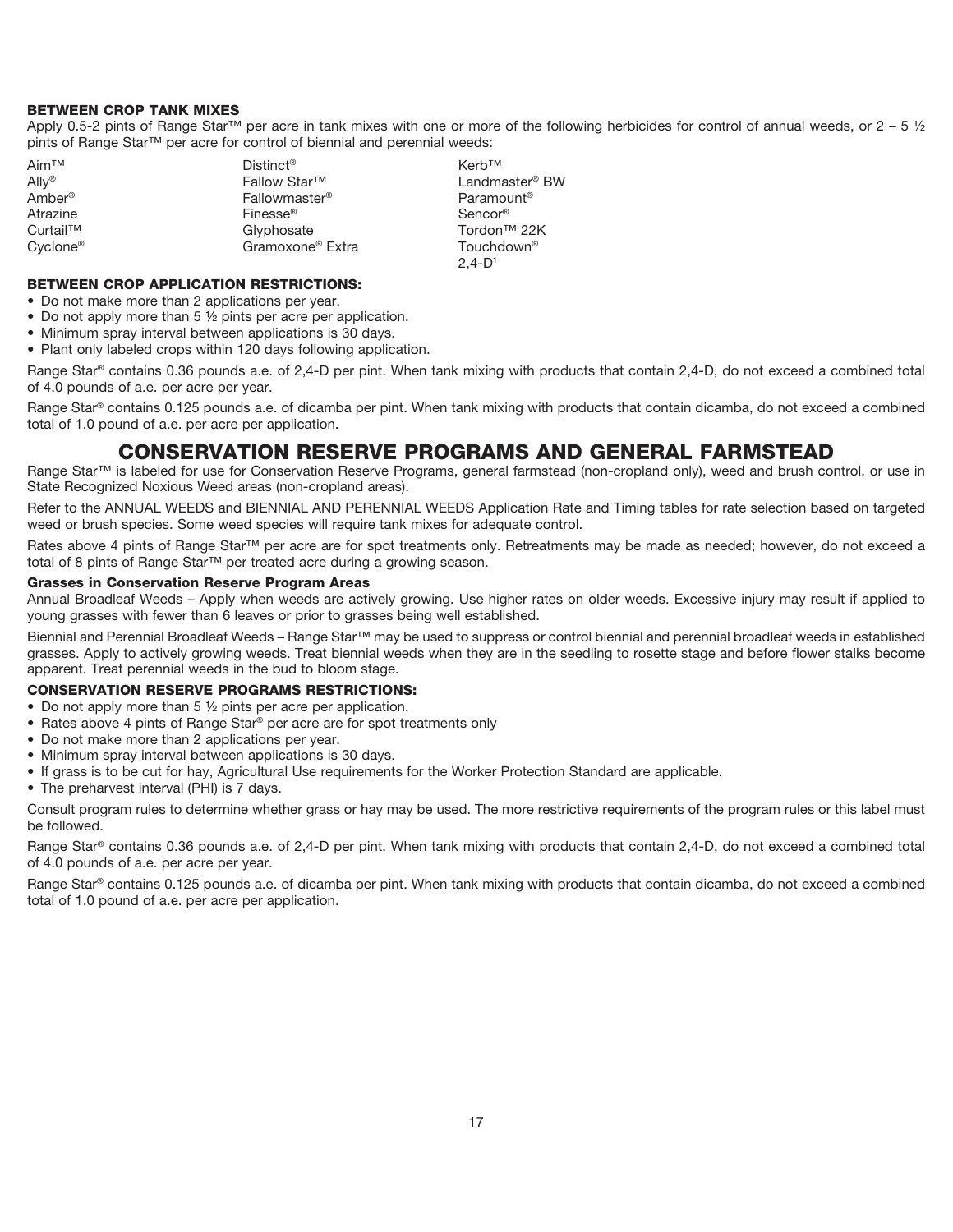# FARMSTEAD AND FENCEROW TREATMENT

#### Application Instructions

Range Star™ may be applied using water or oil and water emulsions in spot application to control undesirable vegetation using handgun or similar types of application equipment. In addition to weed species listed in the ANNUAL WEEDS and BIENNIAL AND PERENNIAL WEEDS Application Rate and Timing tables, these treatments may be used to control or suppress woody plant species listed below.

The following list of trees and vines can be controlled on farmsteads and fencerows as foliar, basal, or cut surface treatments:

| Alder        | Dogwood               | Kudzu                  | Rose, McCartney   |
|--------------|-----------------------|------------------------|-------------------|
| Ash          | Elm                   | Locust, Black          | Rose, Multiflora  |
| Aspen        | Grape                 | Maple                  | Sagebrush, Fringe |
| Basswood     | Greenbriar            | Mesquite               | Sassafras         |
| Beech        | Hawthorn (Thornapple) | Oak                    | Spruce            |
| Blackberry   | <b>Hemlock</b>        | Oak, Poison            | Sumac             |
| Blackgum     | Hickory               | Olive, Russian         | Sweetgum          |
| Cedar        | Honeylocust           | Persimmon, Eastern     | Sycamore          |
| Cherry       | Honeysuckle           | Pine                   | Tarbrush          |
| Chinquapin   | Hornbeam              | Plum, Sand (Wild Plum) | Willow            |
| Cottonwood   | Huckleberry           | Poplar                 | Witchhazel        |
| Creosotebush | Huisache              | Rabbitbrush            | Yaupon            |
| Dewberry     | Ivy, Poison           | Redcedar, Eastern      | Yucca             |

To prepare oil and water emulsions, mix in the order and proportions indicated below. The solution should remain milky colored without an oily layer on top when under agitation. If an oily layer forms, increase the amount of emulsifier or change to a more effective emulsifier.

- 1. Water: Begin by agitating a thoroughly clean sprayer tank with the desired quantity of clean water. Maintain constant agitation during complete mixing procedure.
- 2. Emulsifier: Add 0.5% volume to volume
- 3. Range Star™: Add 2.5 gallons per 100 gallons of total intended solution.
- 4. Diesel Oil: Add 10 gallons per 100 gallons of total intended solution.

Maintain constant agitation during application. Under good agitation, the spray solution should be milky white with no oily layer on top. If an oily layer forms, increase the amount of emulsifier or change to a more effective emulsifier.

Do not exceed 30 gallons of spray solution per treated acre per application. Thirty gallons of spray solution contains 0.75 lb a.e. dicamba and 2.0 lb a.e. 2,4-D. Spray individual plants to wet. Do not allow this spray mixture to come into contact with desirable vegetation.

To control brush, briars, and weeds along fencerows surrounding pasture and ranch lands, and fallow fields, use a tank mix of 2.5% Range Star™, 87.5% water, 10% diesel fuel, and sufficient emulsifier (to mix the diesel and emulsifier). The diesel oil in this tank mix will damage or kill desirable grasses and should not be used in pastures or where damage to desirable species cannot be tolerated.

#### For Spraying Foliar Applications

- 1. Spray when leaves have reached full size but have not hardened due to drought or maturity.
- 2. Spray individual plants to wet with handgun.
- 3. For larger stems (up to 3" in diameter) and hard to control species, direct spray stream to base of stems to wet the stem at soil surface in addition to wetting the foliage.
- 4. Do not apply under drip line of desirable trees or adjacent to desirable vegetation.

#### For Dormant Basal Applications

- 1. Increase diesel content to 15% or 15 gallons/100 gallons of total mixture.
- 2. Spray in late winter and early spring before plants break dormancy.
- 3. Spray the bottom 24" of stem to wet on all sides.
- 4. For larger stems (up to 3" in diameter) and hard to kill species, direct spray solution to base of stems to wet the soil at the stem/soil junction in addition to wetting the stem.
- 5. Do not apply under drip line of desirable trees or adjacent to desirable vegetation.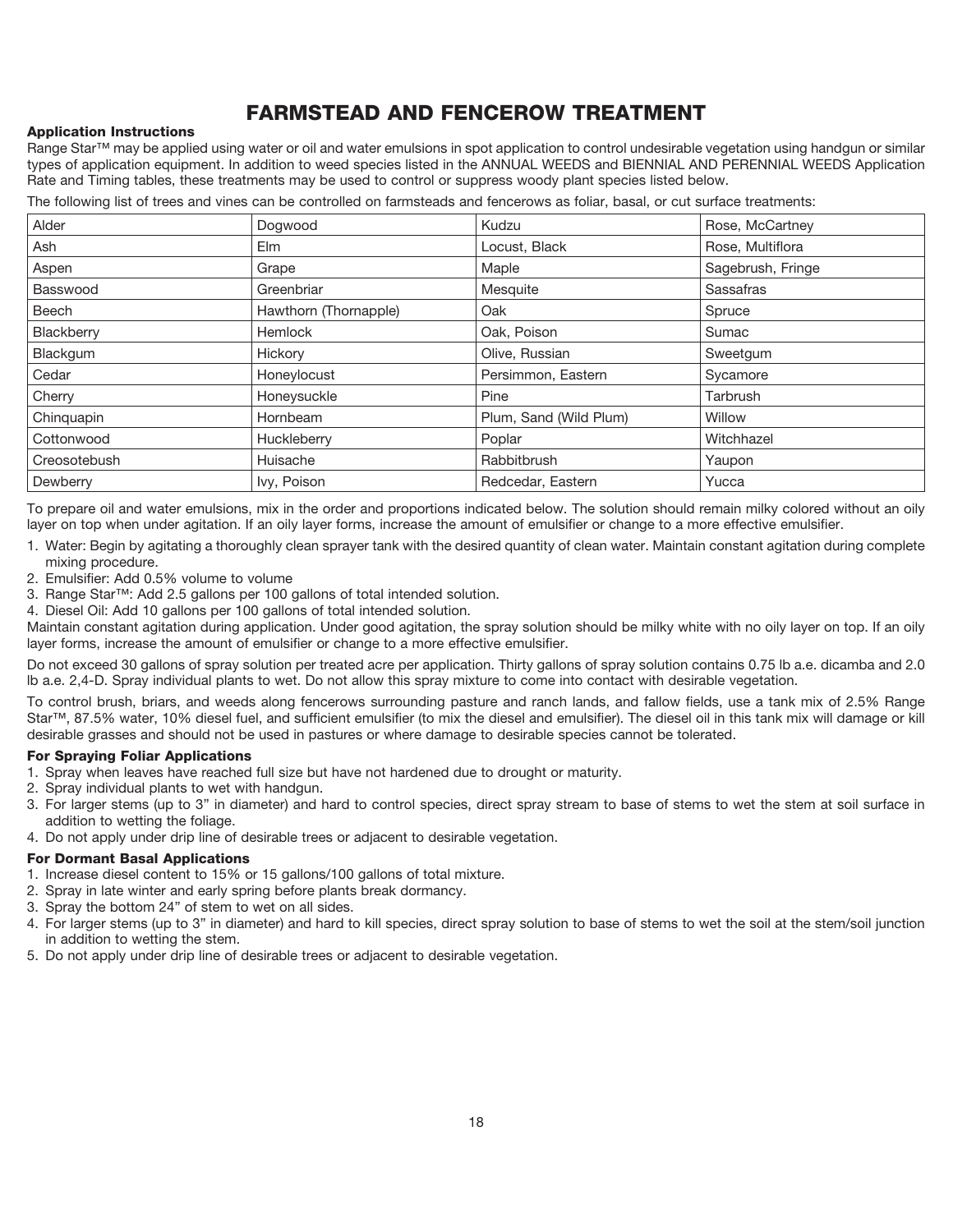#### FARMSTEAD AND FENCEROW RESTRICTIONS:

- Postemergence (annual & perennial weeds): Do not make more than 2 applications per year.
- Postemergence (annual & perennial weeds): Do not apply more than 5 ½ pints per acre per application.
- Postemergence (annual & perennial weeds): Minimum spray interval between applications is 30 days.
- Postemergence (woody plants): Do not make more than 1 application per year.
- Postemergence (woody plants): Do not apply more than 11 pints per acre per application.

Applications to non-cropland areas are not applicable to treatment of commercial timber or other plants being grown for sale or other commercial use, or for commercial seed production, or for research purposes.

Range Star® contains 0.36 pounds a.e. of 2,4-D per pint. When tank mixing with products that contain 2,4-D, do not exceed a combined total of 4.0 pounds of a.e. per acre per year.

Range Star® contains 0.125 pounds a.e. of dicamba per pint. When tank mixing with products that contain dicamba, do not exceed a combined total of 1.0 pound of a.e. per acre per application.

### CUT SURFACE TREATMENTS

Range Star™ may be applied as a cut surface treatment for control of unwanted trees and prevention of sprouts of cut trees. Use Range Star™ in an undiluted state.

FRILL OR GIRDLE TREATMENTS: Make a continuous cut or a series of overlapping cuts using an axe to girdle tree trunk. Spray or paint cut surface with Range Star<sup>™</sup>.

STUMP TREATMENTS: Spray or paint freshly cut surface with Range Star™. The cambium layer (the layer adjacent to the bark) should be thoroughly wet. Treat stumps within 6 hours after cutting.

#### CUT SURFACE RESTRICTIONS:

- Do not make more than one cut surface application per year.
- Do not use more than 8 pints per 100 gallons of spray solution.

### PREPLANT APPLICATION DIRECTIONS FOR BROADLEAF CONTROL IN CROPLAND ROTATED TO WHEAT (POST-HARVEST / FALLOW / STUBBLE / SET-ASIDE)

#### IMPORTANT

Before using this product, read and carefully observe all applicable directions, restrictions, and precautionary statements in this booklet and on the container label.

### WEEDS CONTROLLED

Range Star™, when applied at the labeled rates, will control the ANNUAL and BIENNIAL weeds and suppress the PERENNIAL weeds listed below.

| <b>ANNUALS</b>        |                                 |                         |  |
|-----------------------|---------------------------------|-------------------------|--|
| Buckwheat, Wild       | Mustards                        | Salsify, Western        |  |
| Cockle, Cow           | Nightshade, Black               | Smartweed, Pennsylvania |  |
| Cocklebur, Common     | Pigweed, Redroot (Carelessweed) | Sowthistle, Annual      |  |
| Knotweed              | Pigweed, Rough                  | Sunflower               |  |
| Kochia                | Purslane, Common                | Tansymustard            |  |
| Lambsquarters, Common | Ragweed, Common                 | Thistle, Russian        |  |
| Mallow, Common        | Sage, Lanceleaf                 | Velvetleaf              |  |
| <b>BIENNIALS</b>      |                                 |                         |  |
| Carrot, Wild          | Starthistle, Yellow             | Thistle, Musk           |  |
| Ragwort, Tansy        | Thistle, Bull                   | Thistle, Plumeless      |  |
| <b>PERENNIALS</b>     |                                 |                         |  |
| Bindweed, Field       | Dock, Curly                     | Thistle, Canada         |  |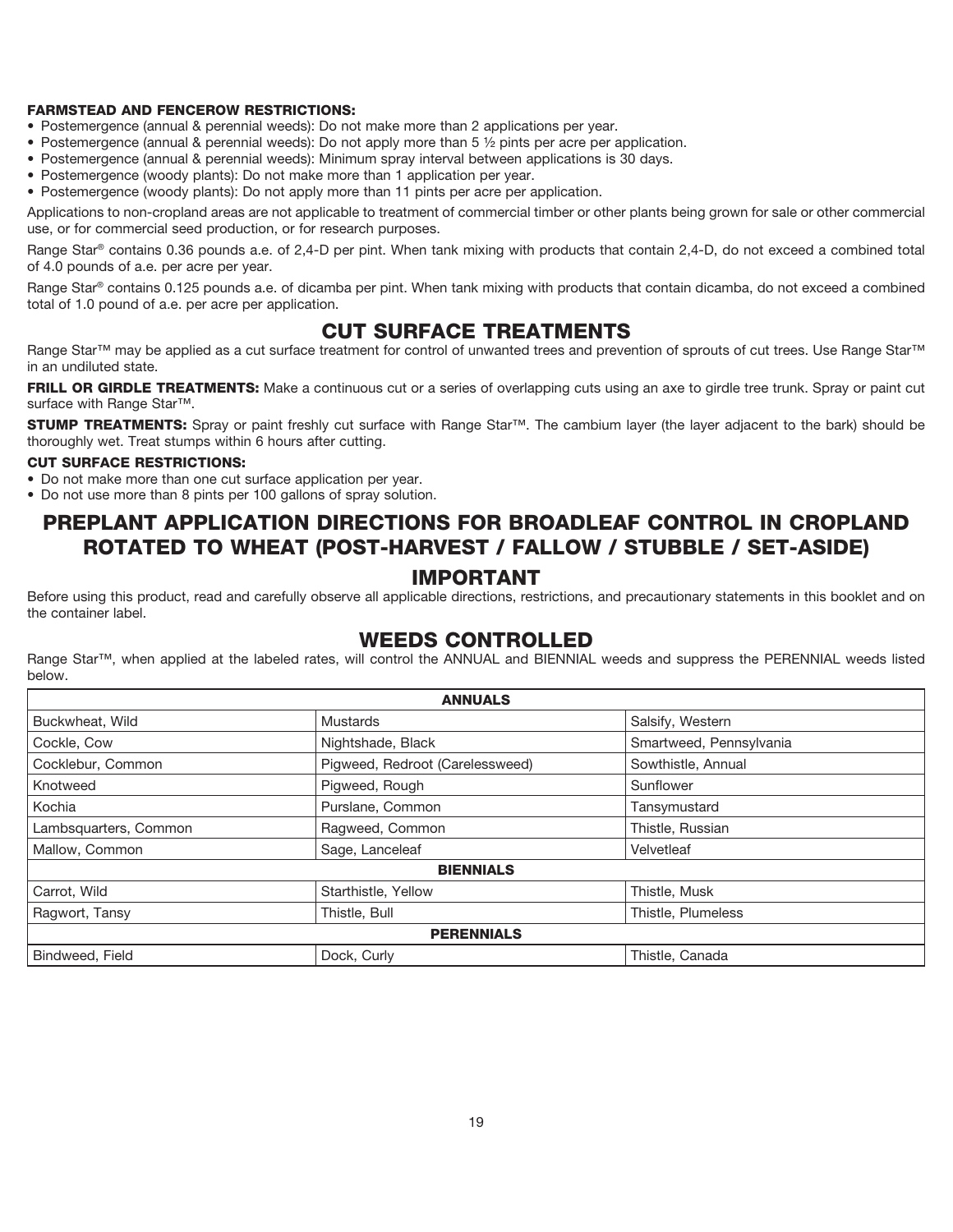### RATES AND TIMINGS

Application may be made to fallow land, wheat stubble or land to be rotated to wheat. Make application to emerged and actively growing weeds. Use higher rate when treating dense vegetative growth. Avoid disturbing treated areas for seven days following application.

Wheat injury may occur if the interval between application and planting is less than 10 days for each pint per acre of Range Star<sup>®</sup> used. Exclude days when ground is frozen.

| <b>Broadcast rate</b>      |
|----------------------------|
| per Treated Acre Amount    |
|                            |
| $1.0 - 1.5$ pints          |
|                            |
| $1.5 - 3.0$ pints          |
|                            |
|                            |
|                            |
| $1.5 - 2.0$ pints          |
| $2.0 - 4.0$ pints          |
| 4.0 pints                  |
|                            |
| $2.0 - 4.0$ pints          |
| $4.0 - 5\frac{1}{2}$ pints |
|                            |

Add 0.5% v/v of an agriculturally approved surfactant to Range Star® when used alone or in a tank mix. The addition of a surfactant will enhance spray coverage and the herbicide's penetration of weed foliage.

### TANK MIX TREATMENTS

Range Star® may be tank mixed with one or more of the following herbicides for control of grasses or additional broadleaf weeds. Read and follow the label of each tank mix product used for precautionary statements, directions for use, rates and timings, weeds controlled, geographic or other restrictions. Add 0.5% v/v of an agriculturally approved surfactant to all tank mixes.

Herbicide

Atrazine **Chlorsulfuron** Glyphosate Metribuzin Paraquat

#### WHEAT PRE-PLANT RESTRICTIONS:

- Do not make more than 2 applications per year.
- Do not apply more than 5 1/2 pints per acre per year.
- Minimum spray interval between applications is 30 days.
- Range Star contains 0.36 pounds a.e. of 2,4-D per pint. When tank mixing with products that contain 2,4-D, do not exceed a combined total of 4.0 pounds of a.e. per acre per year.
- Range Star contains 0.125 pounds a.e. of dicamba per pint. When tank mixing with products that contain dicamba, do not exceed a combined total of 1.0 pound of a.e. per acre per application.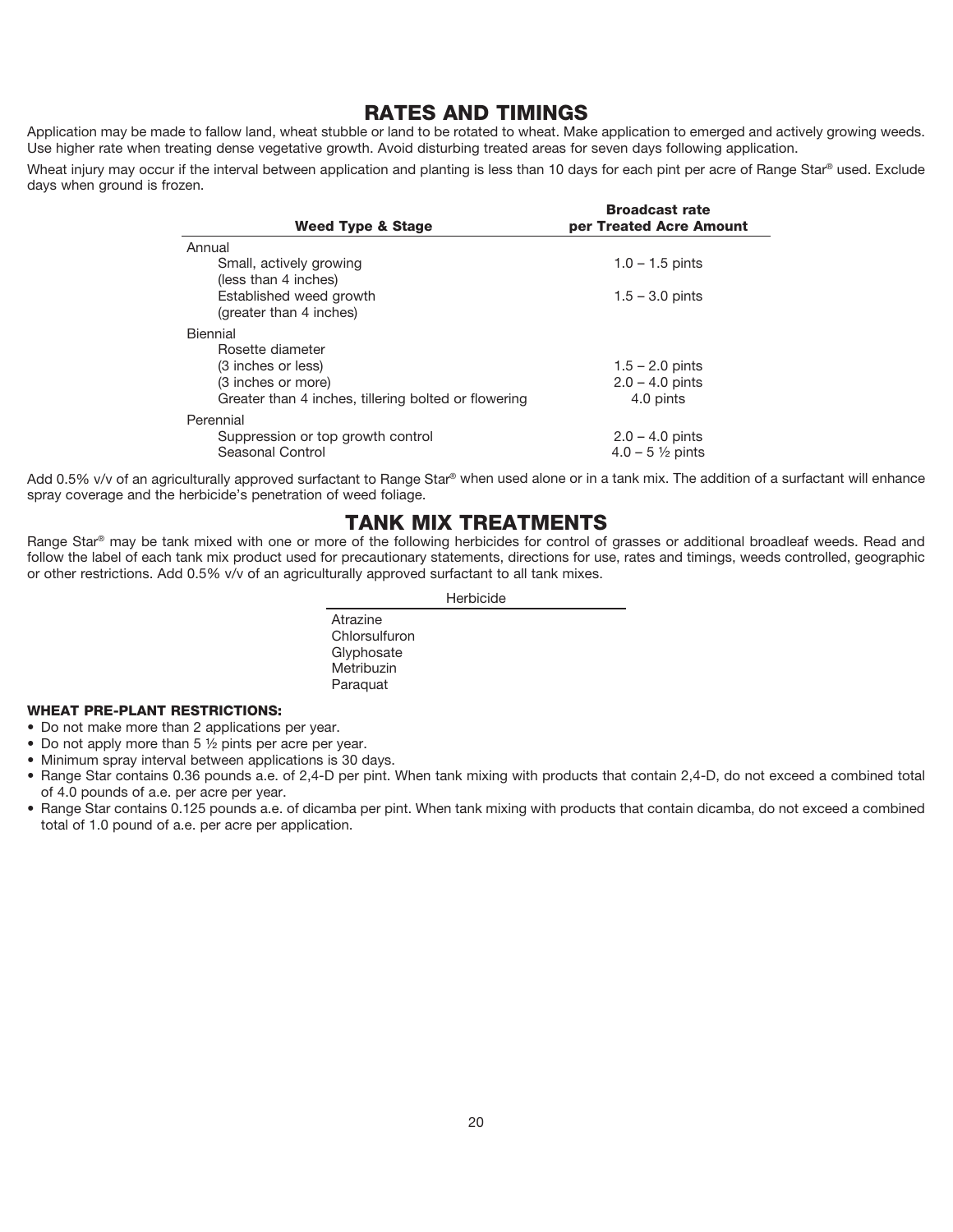#### RIGHTS-OF-WAY (Roadways, Utility, Railroad, Highway, Pipeline)

#### RATES

When used as directed, Range Star will control or suppress many herbaceous broadleaf weeds (annual, biennial and perennial) as well as many unwanted woody plant and vine species. Regardless of the species to be controlled, spray volumes should be high enough to allow for good spray coverage. Make applications when weeds and brush are actively growing.

Refer to container label for complete list of weed species controlled.

The addition of surfactants can increase control. Biennials are best controlled in the rosette stage. Regrowth may occur on resistant species.

HERBACEOUS BROADLEAF WEED CONTROL: Apply 2 to 5 1/2 pints of Range Star in 20 to 100 gallons of water per treated acre. When using low volume application equipment, 3 to 20 gallons of water per acre is acceptable. Apply 2 to 4 pints per acre of Range Star for annuals, 3 to 5 pints per acre for biennials, and 5 ½ pints per acre for established perennials.

BRUSH AND VINE CONTROL – High Volume Foliar Spot Applications: Mix 6 to 8 pints of Range Star in enough water to make 100 gallons of spray mix. When using low-volume application equipment, 3 to 20 gallons of water per acre is acceptable. Spray volume applied will depend on the size and density of the brush to be treated, but do not apply more than 8 pints of product per treated acre. Direct the spray to treat all foliage, stems, and root collars to wet.

BRUSH AND VINE CONTROL – Broadcast applications with Ground Equipment: Apply 6 to 8 pints of Range Star in 20 to 100 gallons of water per treated acre. When using low-volume application equipment, 3 to 20 gallons of water per acre is acceptable. Spray volume applied will depend on the size and density of the brush to be treated, but do not apply more than 8 pints of product per treated acre. Spray all foliage, stems, and root collars to wet.

AERIAL APPLICATIONS: Aerial applications may be made to control either herbaceous or woody plants. Apply 2 to 5.5 pints of Range Star for herbaceous weeds or 6 to 8 pints for woody brush and vines in 5 to 40 gallons of water per acre. Coverage is important, so increase spray volume when treating dense stands of brush or weeds. Do not apply more than 8 pints of product per treated acre.

#### TANK MIX TREATMENTS

READ AND FOLLOW THE LABEL OF EACH TANK MIX PRODUCT USED FOR PRECAUTIONARY STATEMENTS, DIRECTIONS FOR USE, AND OTHER RESTRICTIONS. For broader spectrum control. Range Star may be tank mixed with one or more of the following herbicides for noncropland use (e.g. railroad, highway, pipeline, etc.).

| Amitrole      | Fosamine ammonium  | Pendamthalin        |
|---------------|--------------------|---------------------|
| Asulam        | Glyphosate         | Picloram            |
| Atratol       | Glufosinate        | Prodiamine          |
| Bromacil      | Hexazinone         | Simazine            |
| Clorflurecol  | Imazapyr           | Sulfometuron methyl |
| Chlorsulfuron | Imazameth          | Sulfosate           |
| Clopyralid    | Maleic hydrazide   | Tebuthiuron         |
| Dalapon       | Mefluidide         | Triclopyr           |
| Dicamba       | Metsulfuron methyl | $2,4-D$             |
| Diquat        | <b>MSMA</b>        | $2.4-DP$            |
| Diuron        | Norflurazon        |                     |
| Fenac         | Paraquat           |                     |

Due to variations in formulated products and water supplies, a compatibility test is recommended prior to actual tank mixing.

All intended tank mix combinations must be used only in labeled areas on the same broadleaf weed species found on both labels. For application methods and other use specifications, use the most restricted limitations from labeling of both products.

#### RIGHTS-OF-WAY RESTRICTIONS:

- Postemergence (annual & perennial weeds): Do not make more than 2 applications per year.
- Postemergence (annual & perennial weeds): Do not apply more than 5.5 pints per acre per application.
- Postemergence (annual & perennial weeds): Minimum spray interval between applications is 30 days.
- Postemergence (woody plants): Do not make more than 1 application per year.
- Postemergence (woody plants): Do not apply more than 8 pints per acre per application.

Applications to non-cropland areas are not applicable to treatment of commercial timber or other plants being grown for sale or other commercial use, or for commercial seed production, or for research purposes.

Range Star® contains 0.36 pounds a.e. of 2,4-D per pint. When tank mixing with products that contain 2,4-D, do not exceed a combined total of 4.0 pounds of a.e. per acre per year.

Range Star® contains 0.125 pounds a.e. of dicamba per pint. When tank mixing with products that contain dicamba, do not exceed a combined total of 1.0 pound of a.e. per acre per application.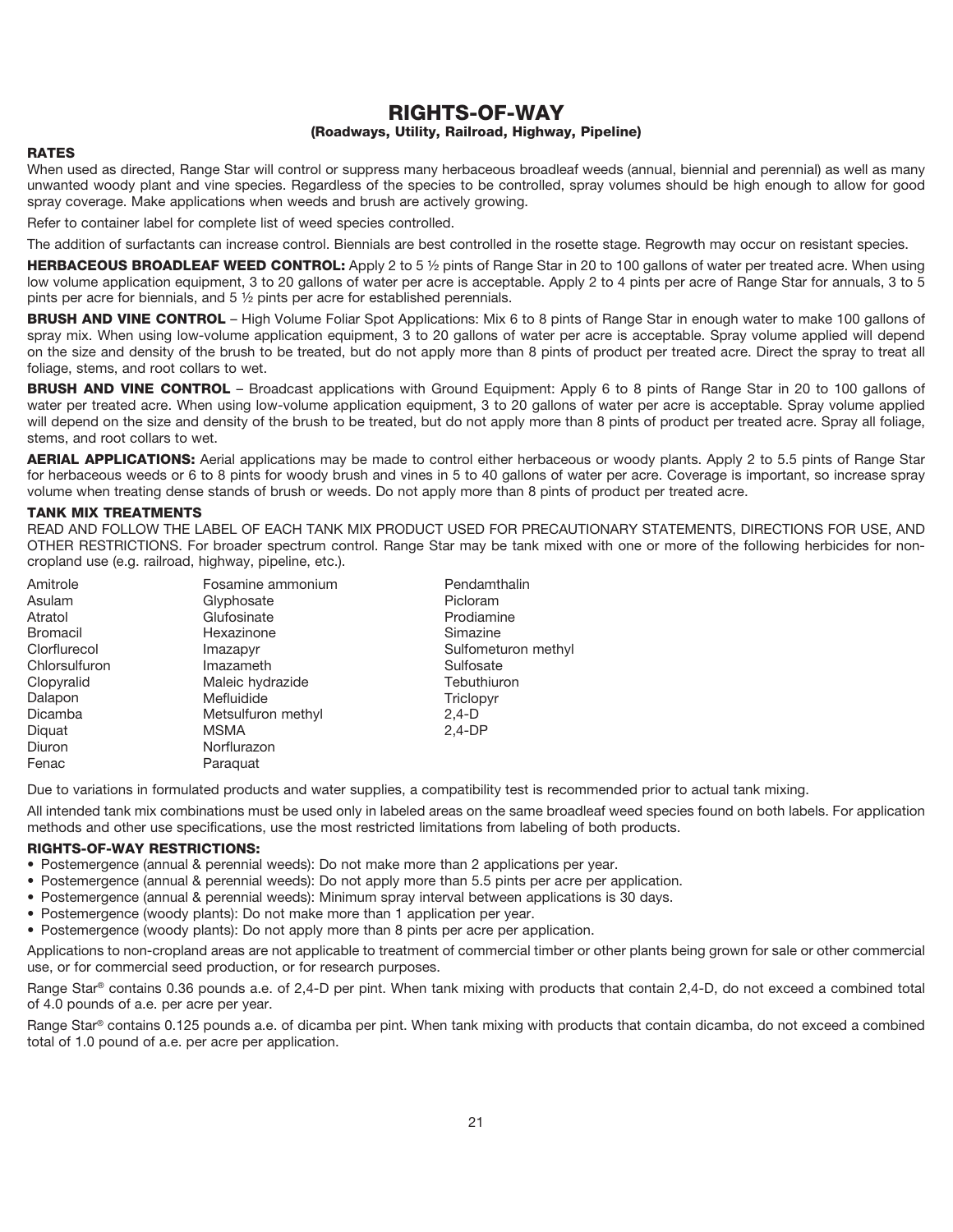# STORAGE AND DISPOSAL

Do not contaminate water, food or feed by storage or disposal.

PESTICIDE STORAGE: Store in original container in a well-ventilated area separately from fertilizer, feed and foodstuffs. Avoid crosscontamination with other pesticides. Spillage or leakage should be contained and absorbed with clay granules, sawdust, or equivalent material for disposal.

PESTICIDE DISPOSAL: Pesticide wastes are toxic. Triple rinse pesticide from containers and use rinsates in the pesticide application. Improper disposal of excess pesticide, spray mixture, or rinsate, is a violation of Federal Law and may contaminate groundwater. If these wastes cannot be disposed of by use according to label instructions, contact your State Pesticide or Environmental Control Agency, or the Hazardous Waste representative at the nearest EPA Regional Office for guidance.

#### CONTAINER HANDLING: (See the Net Contents section on the container to determine if it is non-refillable or refillable.) APPROPRIATE BOX MUST BE CHECKED.

Non-refillable containers (1 and 2.5 gallon): Do not reuse or refill this container. Triple rinse or pressure rinse container (or equivalent) promptly after emptying.

Triple rinse as follows: Empty the remaining contents into application equipment or a mix tank and drain for 10 seconds after the flow begins to drip. Fill the container ¼ full with water and recap. Shake for 10 seconds. Pour rinsate into application equipment or a mix tank or store rinsate for later use or disposal. Drain for 10 seconds after the flow begins to drip. Repeat this procedure two more times.

Pressure rinse as follows: Empty the remaining contents into application equipment or a mix tank and continue to drain for 10 seconds after the flow begins to drip. Hold container upside down over application equipment or mix tank or collect rinsate for later use or disposal. Insert pressure rinsing nozzle in the side of the container, and rinse at about 40 PSI for at least 30 seconds. Drain for 10 seconds after the flow begins to drip.

Offer for recycling if available or puncture and dispose of in a sanitary landfill, or by incineration, or, if allowed by state and local authorities, by burning. If burned, stay out of smoke.

Non-refillable containers (>5 gallon): Do not reuse or refill this container. Triple rinse or pressure rinse container (or equivalent) promptly after emptying.

Triple rinse as follows: Empty the remaining contents into application equipment or a mix tank. Fill the container ¼ full with water. Replace and tighten closures. Tip container on its side and roll it back and forth, ensuring at least one complete revolution, for 30 seconds. Stand the container on its end and tip it back and forth several times. Turn the container over onto its other end and tip it back and forth several times. Empty the rinsate into application equipment or a mix tank or store rinsate for later use or disposal. Repeat this procedure two more times.

**Pressure rinse as follows:** Empty the remaining contents into application equipment or a mix tank and continue to drain for 10 seconds after the flow begins to drip. Hold container upside down over application equipment or mix tank or collect rinsate for later use or disposal. Insert pressure rinsing nozzle in the side of the container, and rinse at about 40 PSI for at least 30 seconds. Drain for 10 seconds after the flow begins to drip.

Offer for recycling if available or puncture and dispose of in a sanitary landfill, or by incineration, or, if allowed by state and local authorities, by burning. If burned, stay out of smoke.

Refillable containers: Refillable container. Refill this container with pesticide only. Do not reuse this container for any other purpose.

When this container is empty, replace the cap and seal all openings that have been made during usage and return the container to the point of purchase, or to an alternate location designated by the manufacturer at the time of purchase of this product. If not returned, clean the empty container and offer for recycling, if available.

Cleaning the container before final disposal is the responsibility of the person disposing of the container. Cleaning before refilling is the responsibility of the re-filler.

To clean the container before final disposal, empty the remaining contents from the container into application equipment or mix tank. Fill the container about 10 percent full with water. Agitate vigorously or re-circulate water with the pump for 2 minutes. Pour or pump rinsate into application equipment or rinsate collection system. Repeat this rinsing process two more times.

If the container cannot be refilled, offer for recycling if available or puncture and dispose of in a sanitary landfill, or by incineration, or, if allowed by state and local authorities, by burning. If burned, stay out of smoke.